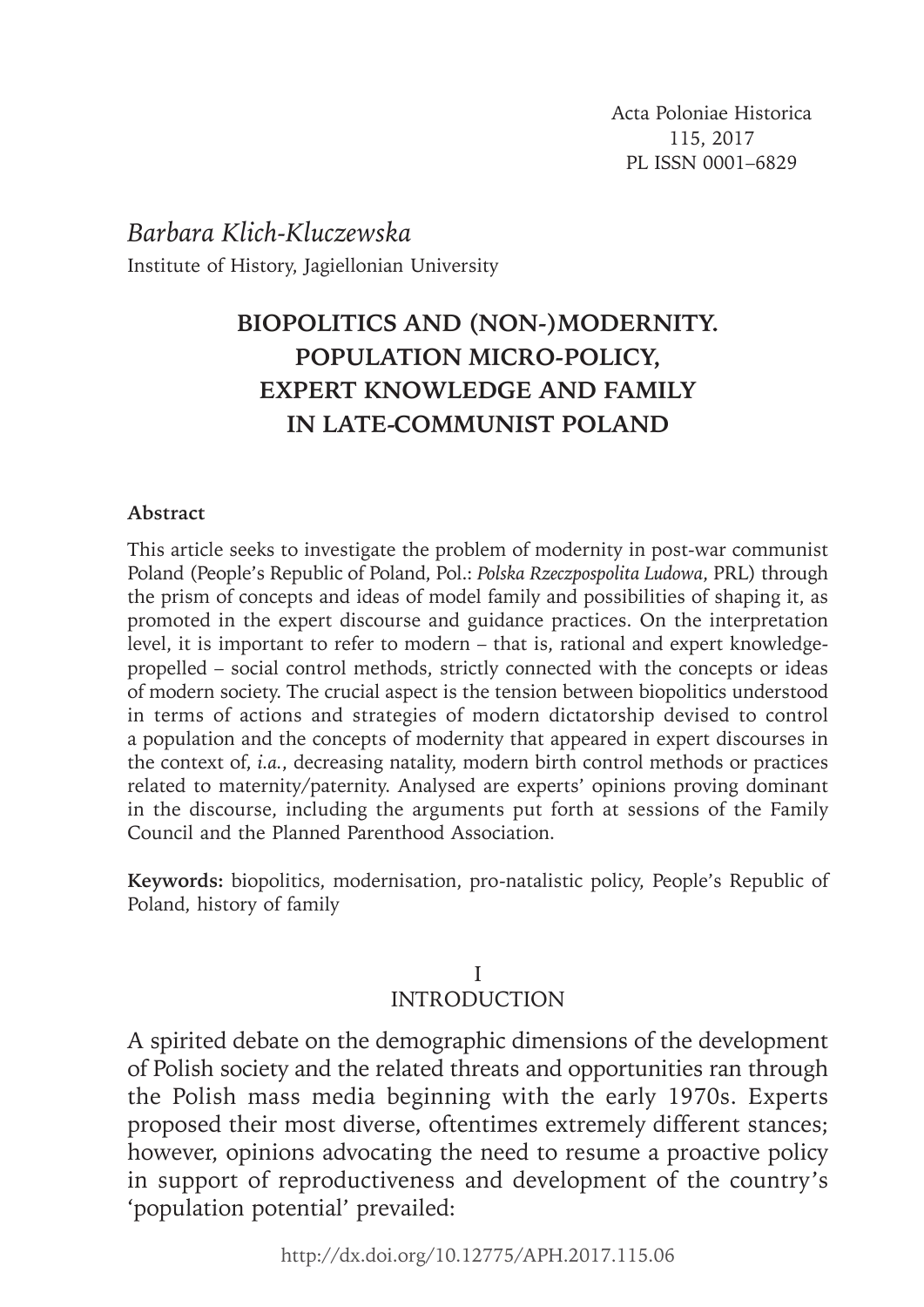Juvenility in the streets of our cities, young people literally storming the tertiary schools and workplaces, and the long years young couples have to wait to get a place to live – all virtually prevent the average citizen from cracking a thought that, as the case is with a number of other countries, the proportion of children in the society has decreased and the Polish society's demography has rather poor prospects for the future. This is the knowledge of experts and of those willing to know. The demographic data for the recent years and the procreative attitudes among young mothers tell us that the youthfulness of our society, so strongly outstanding, may quickly pass away and our streets will gradually be filled with maturity and senility. This is of concern not only for demographers, politicians, pedagogues and clergymen: it instils sadness to anyone who is enamoured of the street, breathing with life and youthfulness.<sup>1</sup>

Among the many utterances so neutral and (as indicated by the above quote) evidencing a fear of depopulation, published at the time by periodicals such as *Słowo Powszechne*, *Tygodnik Powszechny*, or *Perspektywy*, 2 the opinion of Zbigniew Smoliński, who was enthusiastic about the social transformation then taking place in Poland, stood out. In his popularising articles, interviews and expert studies published in specialist periodicals (namely, *Studia Demograficzne* and *Wiadomości Statystyczne*), he assuaged the mounting worries by indicating that Poland has entered the area of *optimal reproduction*, the fertility of Polish families recorded those days at 2.2–2.3 children would ensure increasing peopling of the country at least to the year 2000.3 In Smoliński's opinion, all the phenomena noticeable in Poland primarily attested the progressing modernisation: "the point is to quit a natural fertility

<sup>1</sup> Leon Dyczewski, *Rodzina polska i kierunki jej przemian* (Warszawa, 1981), 112.

<sup>2</sup> Warsaw, Central Archives of Modern Records (*Archiwum Akt Nowych* [hereinafter: AAN]), Press clippings of the Centre for Documentation and Programme Collections, TVP SA [Polish Television], 21/4, [section:] 'Population', incl. (*i.a.*): Edward Rosset, 'O perspektywiczną politykę ludnościową', *Perspektywy* (24 Dec. 1971); 'Dlaczego liczba ludności Polski musi rosnąć? Konferencja Demograficzna w Oddziale Stow. PAX we Wrocławiu', ed. by Krystyna Drozd, *Słowo Powszechne* (15 June 1972); 'Lata 1973–1978 zdecydują o przyszłości Polski. Rozmowa z doc. dr. Stefanem Kurowskim', *Kierunki* (10 Dec. 1972); Jan Dangel, 'Konieczność raportu', *Słowo Powszechne* (27 Nov. 1973); 'Portret statystycznego Polaka', *Trybuna Ludu* (4–5 Jan. 1975); Krystyna Drozd, 'Dziś lepiej, ale jutro', *Słowo Powszechne* (11–12 Dec. 1976).

<sup>3</sup> Zbigniew Smoliński, 'Reprodukcja ludności w świetle postaw prokreacyjnych nowożeńców', *Studia demograficzne*, lxi-lxii, 3-4 (1980), 133.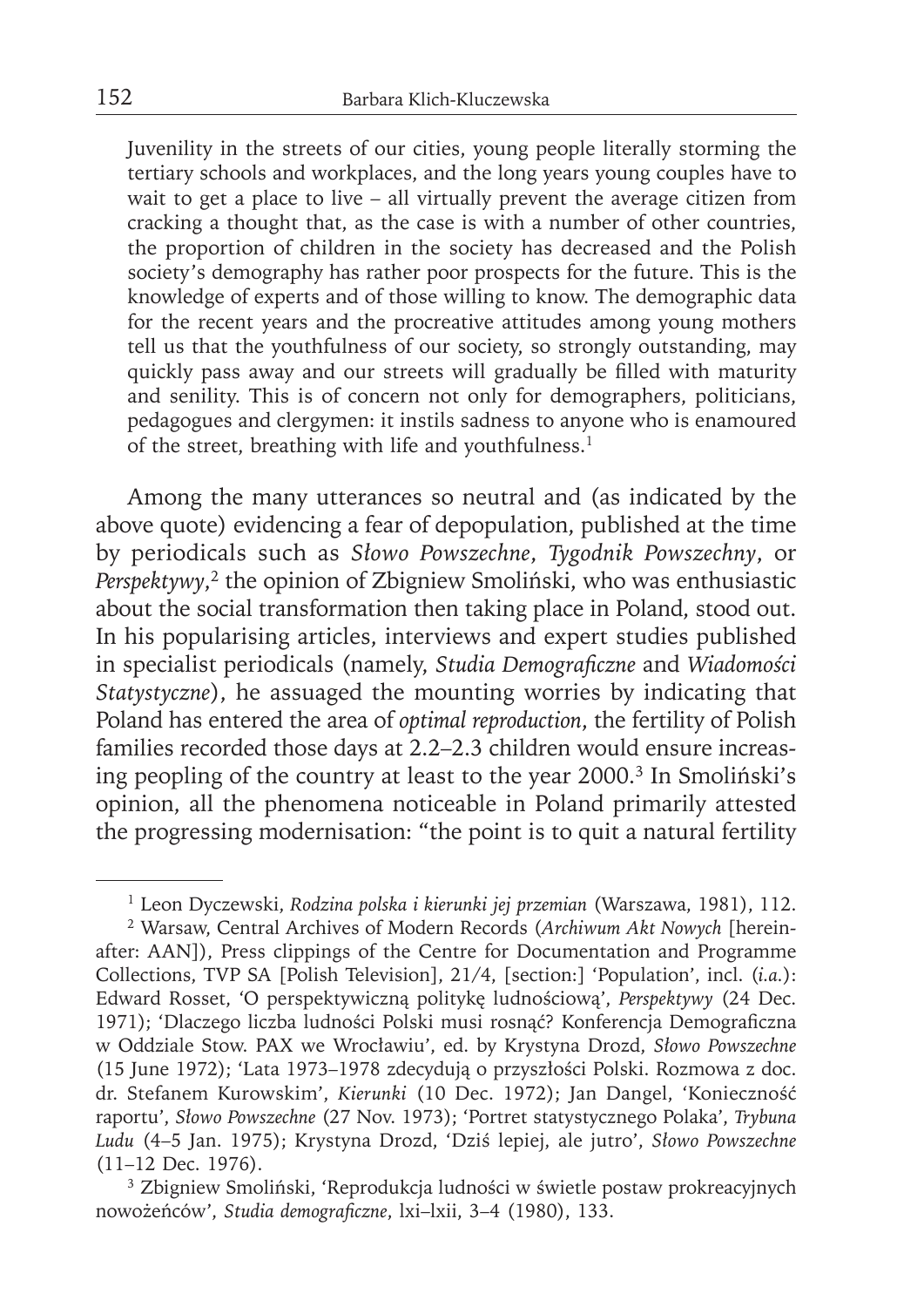in favour of the rational one". Natural fertility, with the resulting multi-children families, "implied primitive conditions of living, a low civilisation and cultural standard, almost complete lack of medical care, low sanitary and sexual culture, undereducation, and a procreative mentality and lifestyle shaped in such conditions".4 "The changes that have taken place in this respect are an objective and irreversible process, testifying to the fact that Poland now ranks among the developed countries as far as population relations are concerned."5

The idea of modernity suggested by this demography and female fertility expert can be regarded as universal to the European reality of the time. Smoliński equated modernity primarily with knowledge-based civilisation, with special focus on medical knowledge and egalitarianisation of the living standard which ensured common access to the achievements of medicine. Such revisited 'attitude toward procreation' can be regarded as one of the important signs of modernity of socialism as a social-political system.

Central to the expert utterances of the period was, most of the time, the Polish family and the issue of how to control it by means other than the demographic potential. This essay seeks to take a closer look at the problem of modernity in the post-war communist Poland through the prism of concepts and ideas of model family and possibilities of shaping it, as promoted in the expert discourse and guidance practices. On the interpretation level, it is important to refer to modern – that is, rational and expert knowledge-propelled – social control methods, strictly connected with the concepts or ideas of modern society. In my view, the crucial aspect is the tension between biopolitics understood in terms of actions and strategies of modern dictatorship devised to control a population and the concepts of modernity that appeared in expert discourses in the context of, *i.a.*, decreasing natality, modern birth control methods or practices related to maternity and paternity. Analysed are experts' opinions proving dominant in the discourse, including the arguments put forth at sessions of the Family Council (*Rada do spraw Rodziny*)6 and the Planned Parenthood Association

<sup>4</sup>*Idem*, 'W kierunku nowoczesności', *Trybuna Ludu* (20 Dec. 1977); cf. *idem*, 'Najlepszy jest "złoty środek"', *Trybuna Ludu* (12–13 May 1979).

<sup>5</sup> Smoliński, 'W kierunku nowoczesności'.

<sup>&</sup>lt;sup>6</sup> Affiliated to the Council of Ministers, the Family Council was set up in 1978 on initiative of Edward Gierek, the then-First Secretary of the Central Committee, Polish United Workers' Party; the body functioned till 1988.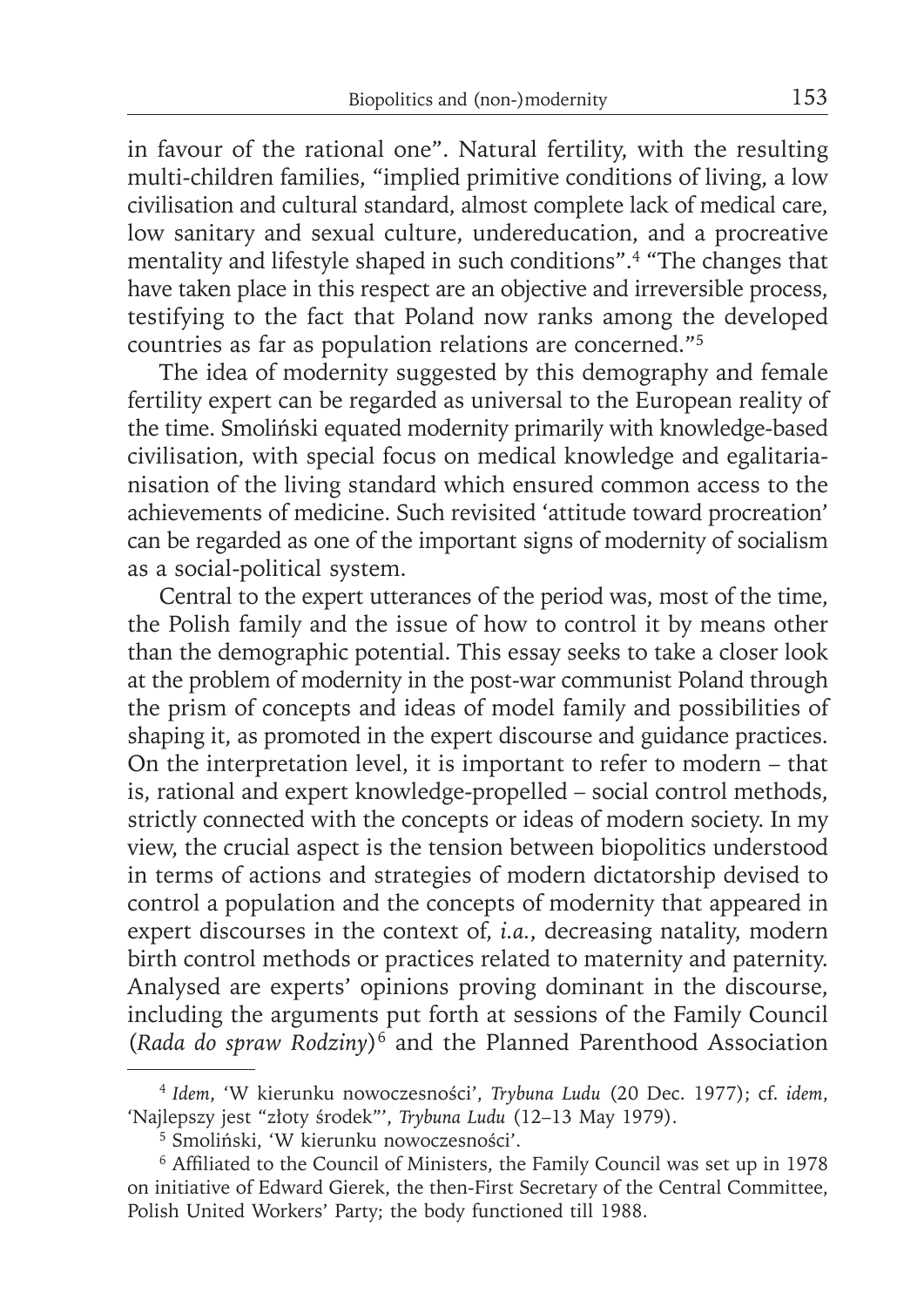(*Towarzystwo Świadomego Macierzyństwa*, TŚM).7 The timeframe of the analysis is, on the one hand, based on the 'expert breakthrough' of the Gierek decade (December 1970 – September 1980) – the phenomenon that, to my mind, should be an important element in the discussion on modernisation in Poland in the latter half of the twentieth century; on the other hand, it is set within the context of the deepening politicoeconomic crisis, which is an aspect of interest from the standpoint of modernisation postulates. It needs being emphasised that the debate on the topic of our interest intensified primarily (and expectedly) in the years 1970–81.

#### II

#### MODERNISATION PROCESSES AND BIOPOLITICS

The notions of 'modernity' and 'modernisation' seem omnipresent in the period's discourse. A modern state, modern family, or modern construction industry were among the fixed elements of a common idea of the world and vision of the future that reappeared in various contexts of the public debate in the People's Republic of Poland.8 However, the present considerations ought to take into account also the concept of communist regimes as 'modern dictatorships'. Although communism as such is often regarded in terms other than a 'modern regime' and named, after Johann P. Arnson, an 'antimodern' or pseudo-modern formation, an incarnation of retardedness or economic/social regress(ion), it has to be accepted that the postulate of communist ideology was originally rooted in the postulate of modernity.9 No systematic considerations in this particular area

<sup>7</sup> The Planned Parenthood Association (established 1957; 1971–8: as the Polish Society for Family Planning; since 1979: Society for Family Development) was an organisation composed of physicians and social/political activists, which offered family counselling as well as gynaecological and obstetrics services. In its early years, the Association consciously built upon the heritage of pre-war social organisations propagating birth control: Warsaw-based League for the Reform of Mores and Morals and Cracow-based Planned Parenthood Association.

<sup>&</sup>lt;sup>8</sup> Section II and III hereof refer, *i.a.*, to the findings and reflexions on 'modernisation' and the notion of 'modern family' proposed in my study entitled *Rodzina, tabu i komunizm w Polsce, 1956–1989* [Family, taboo, and communism in Poland, 1956–89] (Kraków, 2015).

<sup>&</sup>lt;sup>9</sup> Johann P. Arnson, 'Communism and Modernity', *Daedalus*, cxxix, 1 (2000), 61–90.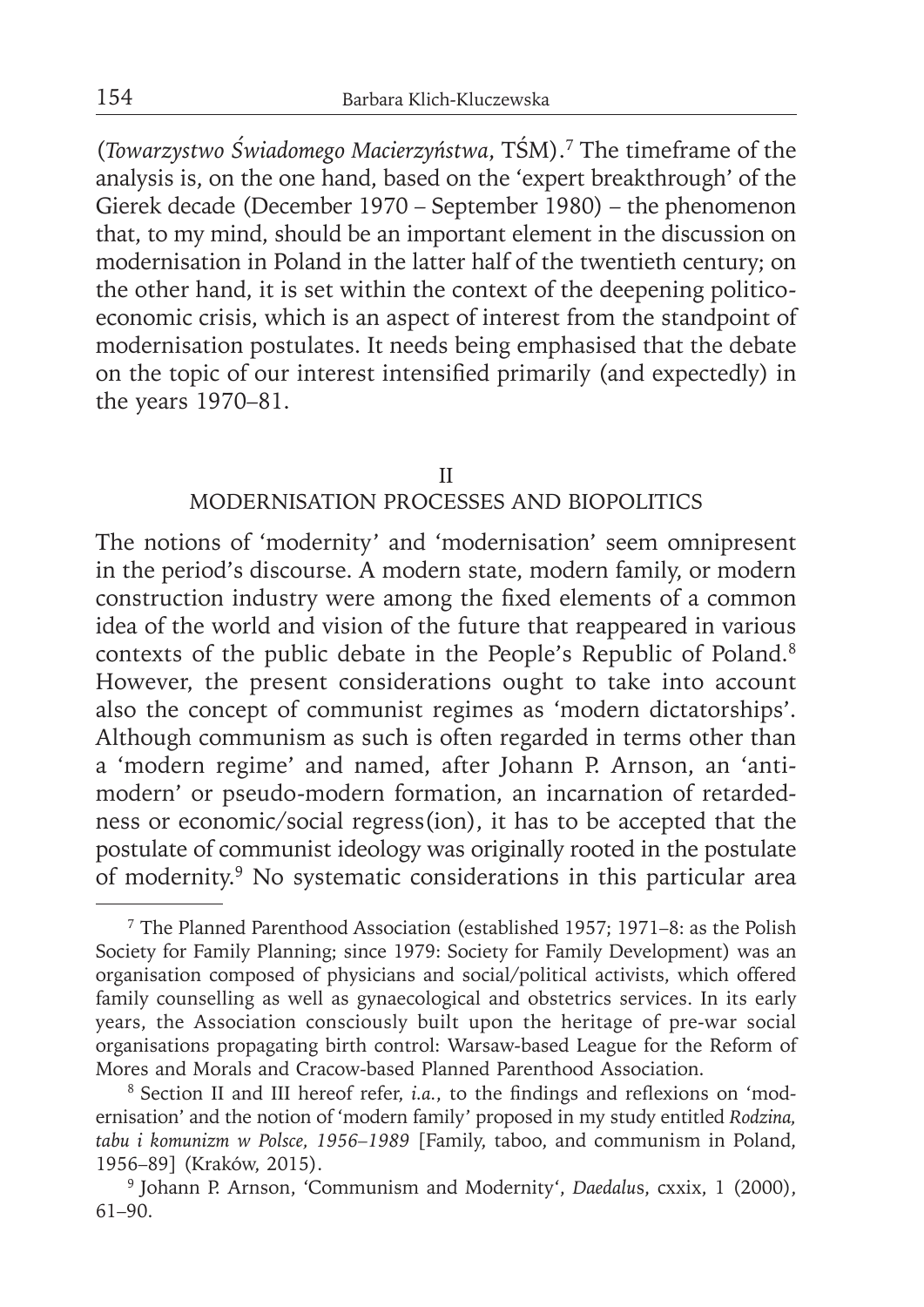have yet been proposed with respect to post-war Poland (except for Wojciech Musiał's book which, however, focuses on the economic dimension of modernisation – this aspect being of secondary importance in the context of the issues in question $10$ ).

In my opinion the notion of 'modern dictatorship', introduced into the historiographical vocabulary by Jürgen Kocka, seems on-point. Viewed in terms of the conviction that the world is cognisable, ensuing from belief in science and the potential to control nature, rationality is usually regarded as the basic characteristic feature of modernisation. Rationality moreover implies the development of contemporary bureaucracies, that is, methods of administering based upon detailed and clear rules. The catalogue of basic features of modernity lists, necessarily, industrialisation and urbanisation, increased social mobility, and economism – the latter being directly correlated with increased production and consumption.<sup>11</sup> However, Kocka argues, modernity is not, and does not have to be, synonymous of 'democratic', 'progressive', or – in broader terms – 'good'.12 He thus quits the valuating context of the notion, describable as 'realisation of the idea of progress, the peak of the development of Western civilisation'.13 On the contrary, Kocka reminds us that in the twentieth century modernity was often connected with processes leading to destruction and tragedy. The processes being most frequently associated with modernisation, such as industrialisation or development of education, were not infrequently imposed with use of brutal methods, causing in effect the annihilation of whole social groups. The inadequacy of the employed methods, evident against the attained socio-political effects, renders enormously difficult formulating a definite evaluation of certain phenomena related to modernisation. All the more, then – in Kocka's opinion – it is legitimate to apply the notion in the Eastern Bloc context. A modern nature of a dictatorship, Kocka argues, is primarily based on a bureaucratic administration, modern methods of social control and mobilisation (from propaganda to an extensive supervision and invigilation system),

<sup>10</sup> Wojciech Musiał, *Modernizacja Polski. Polityki rządowe w latach 1918–2004* (Toruń, 2013).

<sup>11</sup>*Ibidem*, 34.

<sup>12</sup> Jürgen Kocka, 'The GDR. A Special Kind of Modern Dictatorship', in Konrad H. Jarausch (ed.), *Dictatorship as Experience: Towards a Socio-cultural History of the GDR* (New York and Oxford, 1999), 19.

<sup>13</sup> Musiał, *Modernizacja Polski*, 35.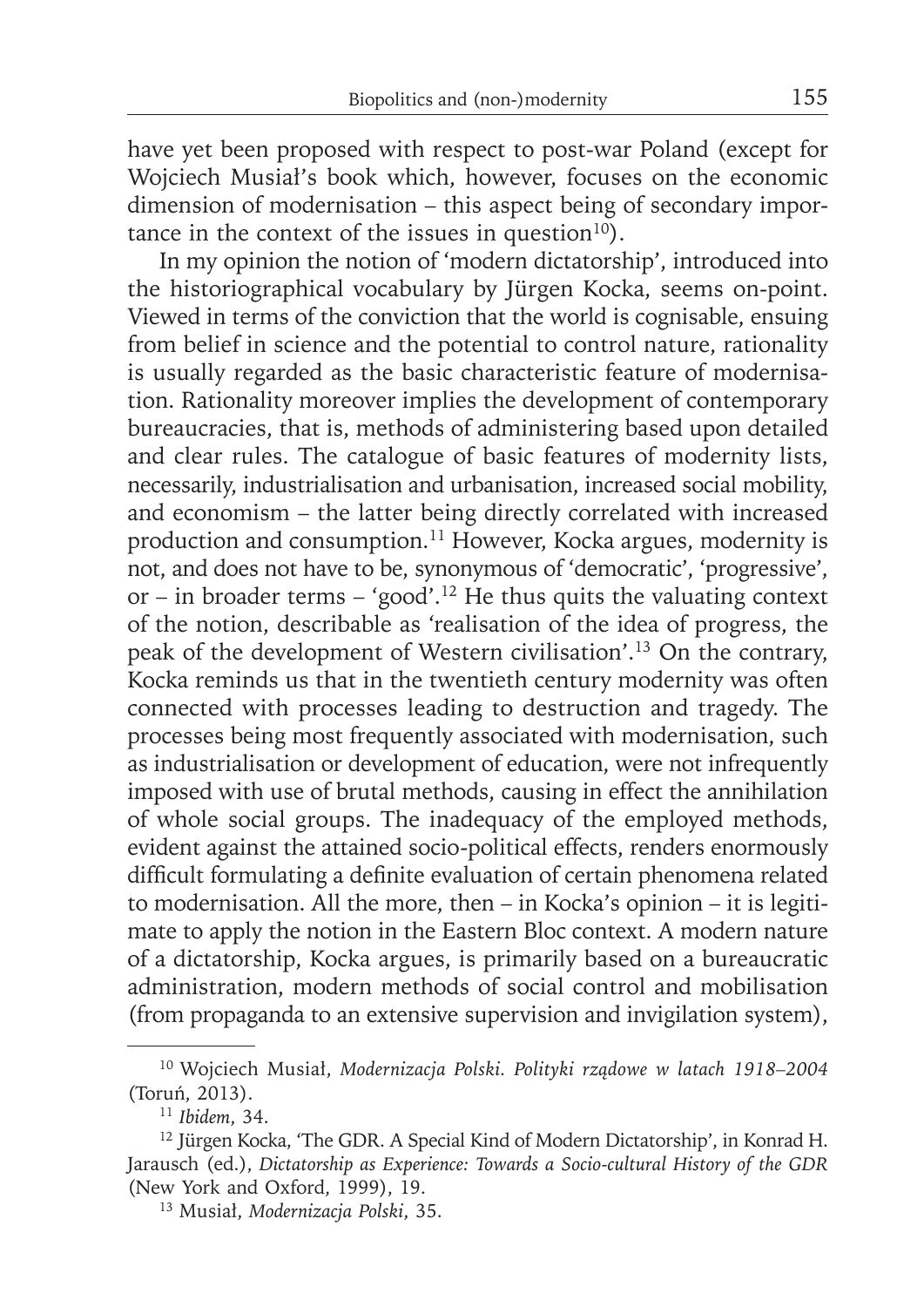or the leading role of a mass political party. A linkage occurs between modernisation of the state in terms of industrialisation, and a turn toward a knowledge-based social policy, as a broad concept.

In its version carried out by Edward Gierek's team, the modernisation of the state appeared multifaceted. The process, usually identified with a rampant industrialisation, was implemented in parallel with a turn toward a knowledge-based social policy, which in my opinion is describable in terms of 'expert turn'. The leadership team welcomed the cooperation with scientific milieus, making attempts to directly harness them to the mechanisms legitimising the modernisation leap policy.<sup>14</sup> Many a specialist emphasised a beneficial climate for studies in Polish family, which was characteristic of the period; a number of interdepartmental institutions or teams were set up to coordinate the expert research.<sup>15</sup> Financial support provided by the state enabled to start up a centralised family research scheme, run by Zbigniew Tyszka of Poznań. 16 However, in spite of enormously increased interest in these issues, experts close to the central institutions did not always highly respect the research's outcome. Maria Trawińska, member of the Family Council, summarised the trend in severely critical terms, in 1980: "in spite of increased interest in the research amongst sociologists, psychologists, or pedagogues, the development of theoretical research (particularly as far as sociology of family is concerned) proved adequate neither to the theoretical nor practical needs of the social policy".17

A structured and extended institutional system was meant to implement the ideas based on the foundation of the sociologists' and

<sup>14</sup> Cf. Daniel Wincenty, 'Socjologia nieposłuszna w PRL? O funkcjonowaniu Zakładu Socjologii Norm i Patologii Społecznej w Instytucie Profilaktyki Społecznej i Resocjalizacji w latach 1972–1976', in Paweł Łuczeczko and Daniel Wincenty (eds.), *Jedna nauka – wiele historii. Dzieje subdyscyplin socjologicznych w Polsce* (Gdańsk, 2010), 36–57.

<sup>15</sup> Józefa Pielkowa, *Rodzina samotnej matki jako środowisko wychowawcze* (Katowice, 1983), 18.

<sup>&</sup>lt;sup>16</sup> The first programme run by Tyszka in 1976–80 was entitled 'Family in the period of construction of a developed socialist society' and attracted a hundred research scholars from all over the country. The subsequent scheme, 'The condition and transformations of Polish family in 1976–85', was conducted in 1981–5 as a follow-up of its predecessor. The third ('The condition and transformations of contemporary Polish families') encompassed the research done in 1986–90. For more on the team's research output, see Klich-Kluczewska, *Rodzina, tabu i komunizm.*

<sup>17</sup> Maria Trawińska, *Obszary niewiedzy o rodzinie w Polsce* (Warszawa, 1980).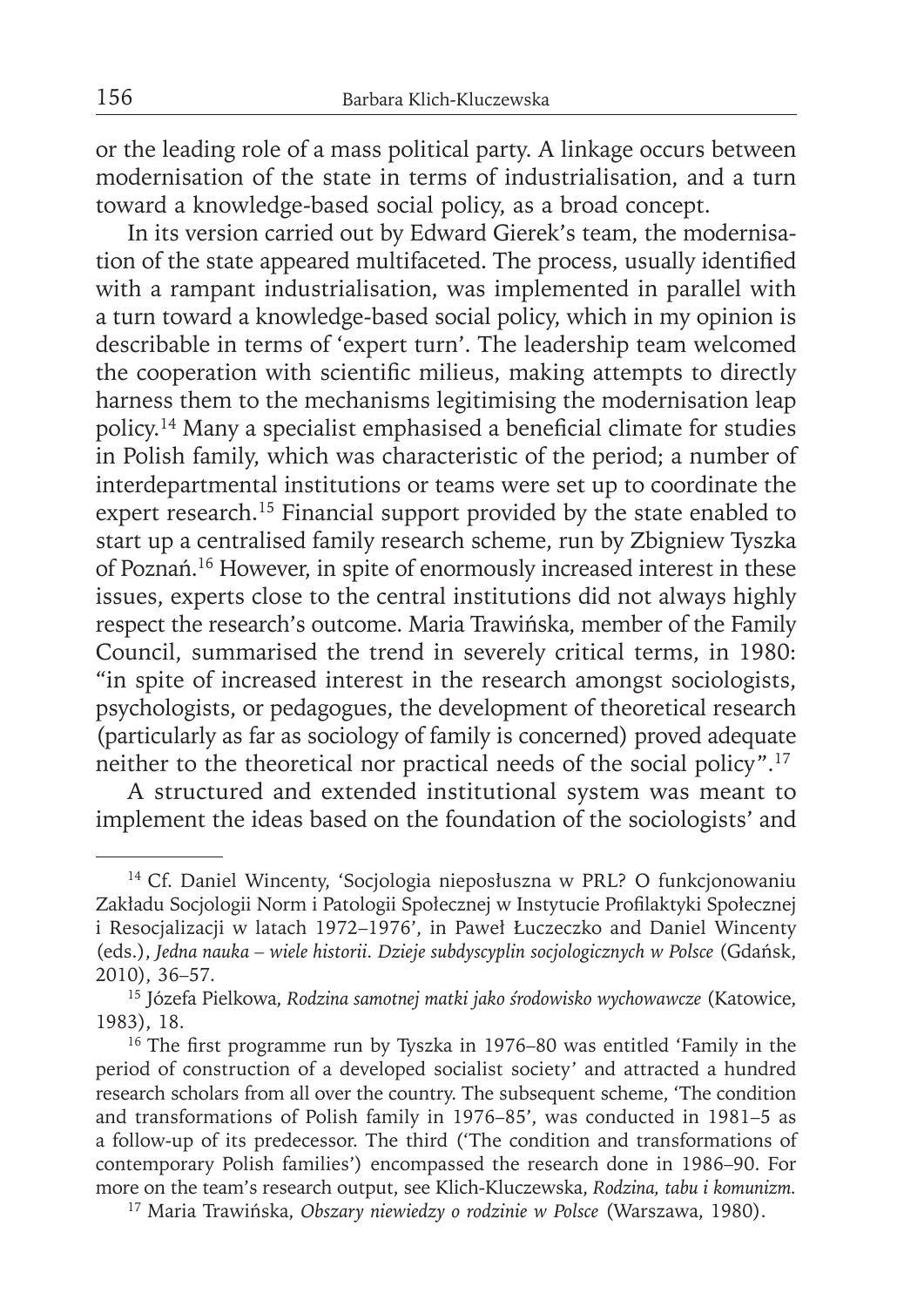economists' knowledge. What it implied was quitting *ad hoc* interventional action in favour of meeting the concrete soci(et)al purposes, as a basis for the building of a broad welfare state. The development of bureaucracy was other characteristic (and consequent) trait of this vision. In 1972, a Ministry of Labour, Wages and Social Affairs was established, to which the Social Insurance Institution (*Zakład Ubezpieczeń Społecznych*) reported; thus, a bureaucratic system was developed, which became known as 'the state's social administration'.18 At last, once the resumption of an 'active demographic policy' was trumpeted, a special Governmental Commission for coordination of interdepartmental population policy-related actions was established (in 1974).19 In such a way motherhood and maternity were inserted into the machinery of modern social control. Population policy was moreover associated with the internal migration policy, with the underlying assumption that population movement ought to be masterminded in a way to make Poles migrate to smaller urban hubs and resolve to set up families with one or, possibly, two children (so-called 'moderate concentration policy').20

Modern democratic, as well as authoritarian, political regimes are said to bear a potential of making use of biopolitical mechanisms which, to my mind, constitute – along with modernity – another important context for analysis of the concepts about family in the late-socialist People's Republic. Almost all biopolitics theoreticians admit that the notion, however ambiguous, has carved out a pretty respectable career during the last decade. As Thomas Lemke puts it, the notion of biopolitics

[a] few years ago ... was known only to a limited number of experts, but it is used today in many different disciplines and discourses. Beyond the limited domain of specialists, it is also attracting increasing interest among the general public. The term is used to discuss political asylum policies, as well as the prevention of AIDS and questions of demographic change. … Some argue strongly that 'biopolitics' is necessarily bound to rational

<sup>18</sup> Jan Rosner, 'Podmioty polityki społecznej', in Antoni Rajkiewicz (ed.), *Polityka społeczna* (Warszawa, 1975), 66–7.

<sup>&</sup>lt;sup>19</sup> Mikołaj Latuch, 'Wpływ przeobrażeń demograficzno-społecznych na politykę ludnościową w Polsce Ludowej', in *idem* and Maria Namysłowska (eds.), *Polityka*  społeczna. Uwarunkowania demograficzne, zadania, potrzeby (Warszawa, 1980), 67, 70–2.

<sup>20</sup> Kazimierz Dziewoński, 'Problemy ludnościowe w polskim planowaniu regionalnym', in *Polityka społeczna*. Uwarunkowania demograficzne, 103–6.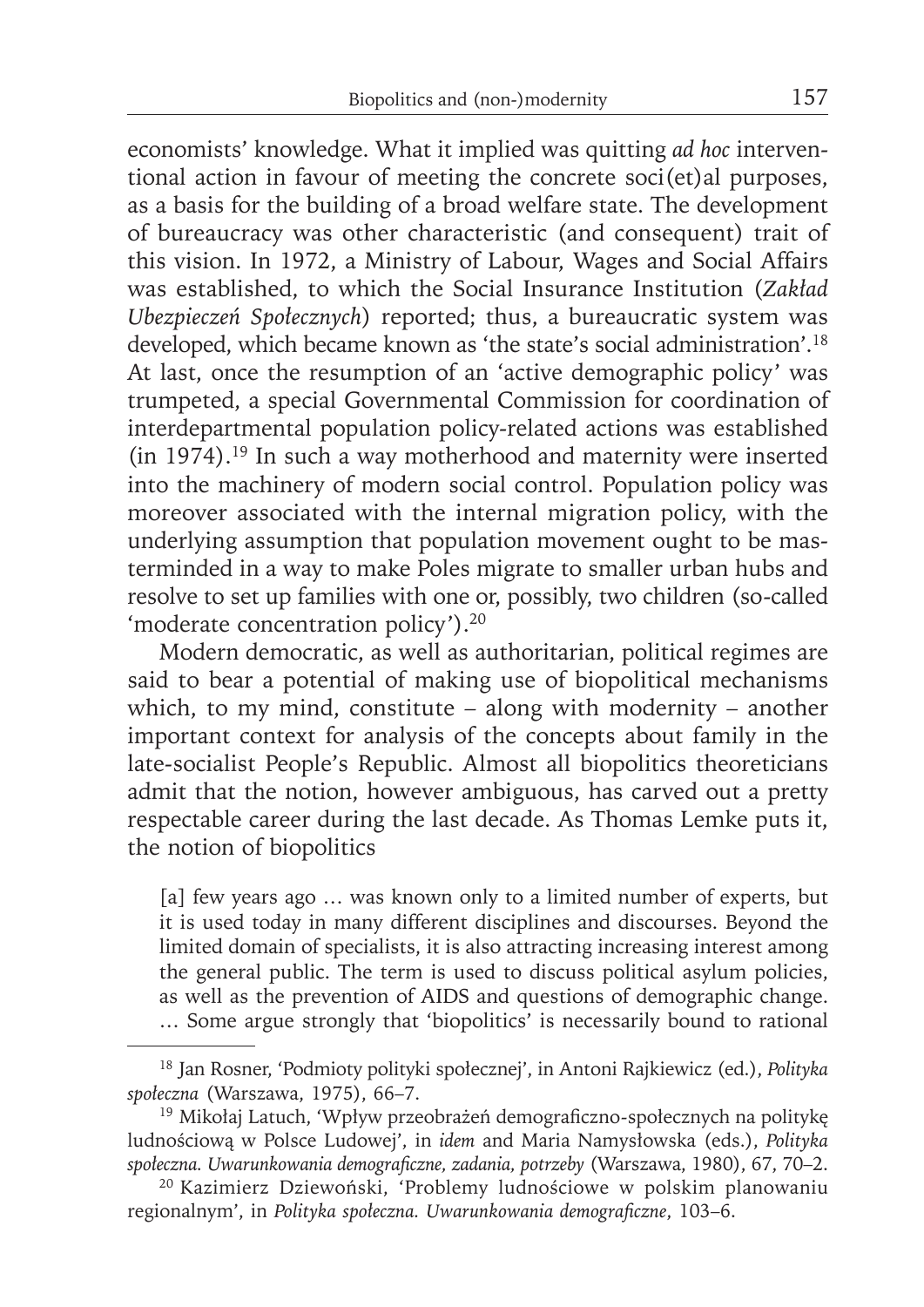decision-making and the democratic organization of social life, while others link the term to eugenics and racism. The term figures prominently in texts of the Old Right, but is also used by representatives of the New Left. It is used by both critics and advocates of biotechnological progress, by committed Marxists and unapologetic racists*. 21*

I will refer to biopolitics following Michel Foucault's description whereby it is a form of exercising power, a system in which natural sciences, humanities and the normative concepts determine political goals, whereas human life becomes subject to sober assessment.22 The latter attitude calls for a knowledge that enables management of not individuals but a collective entity – that is, population; such knowledge is primarily offered by statistics and demography, which enables to create various strategies of correcting errors and developing optimal solutions through implementing concrete normative, disciplining, or therapeutic solutions.23 The previous analyses of biopolitics – for example, the one done in the context of twentieth-century history of Germany – attested to a critical difference between biopolitics practised under democratic and authoritarian conditions. In Dickinson's opinion, as far as interactions between specified social groups and individuals are concerned, politics in democratic circumstances 'lives a life of its own' and becomes subject to alteration – not always to the technocrats' liking. This is how a phenomenon occurs which he describes as 'participative biopolitics', as utterly contrasting with non-modifiable politics of authoritarian countries, controlled from higher-up. This approach has been nuanced by Erik G. Huneke who, in his interesting analysis of family counselling in the communist East Germany, takes advantage of Daphne Hahn's observation that the local authorities gradually departed from a repressive policy, promoting instead the regulation of births on one's own (through access to birth control agents, abortion, and sexological consulting): a 'soft' policy that suggested certain solutions rather than imposed restrictions on solutions. The theory of potential negotiability of biopolitics is, seemingly, closer to Foucault's concept, if one takes into account his conviction that the 'authority' operates not through a negative

<sup>21</sup> Thomas Lemke, *Biopolitics. An Advanced Introduction*, trans. by Eric F. Trump (New York and London, 2011), 1 ('Introduction').

<sup>22</sup>*Ibidem*, 33.

<sup>23</sup> *Ibidem*.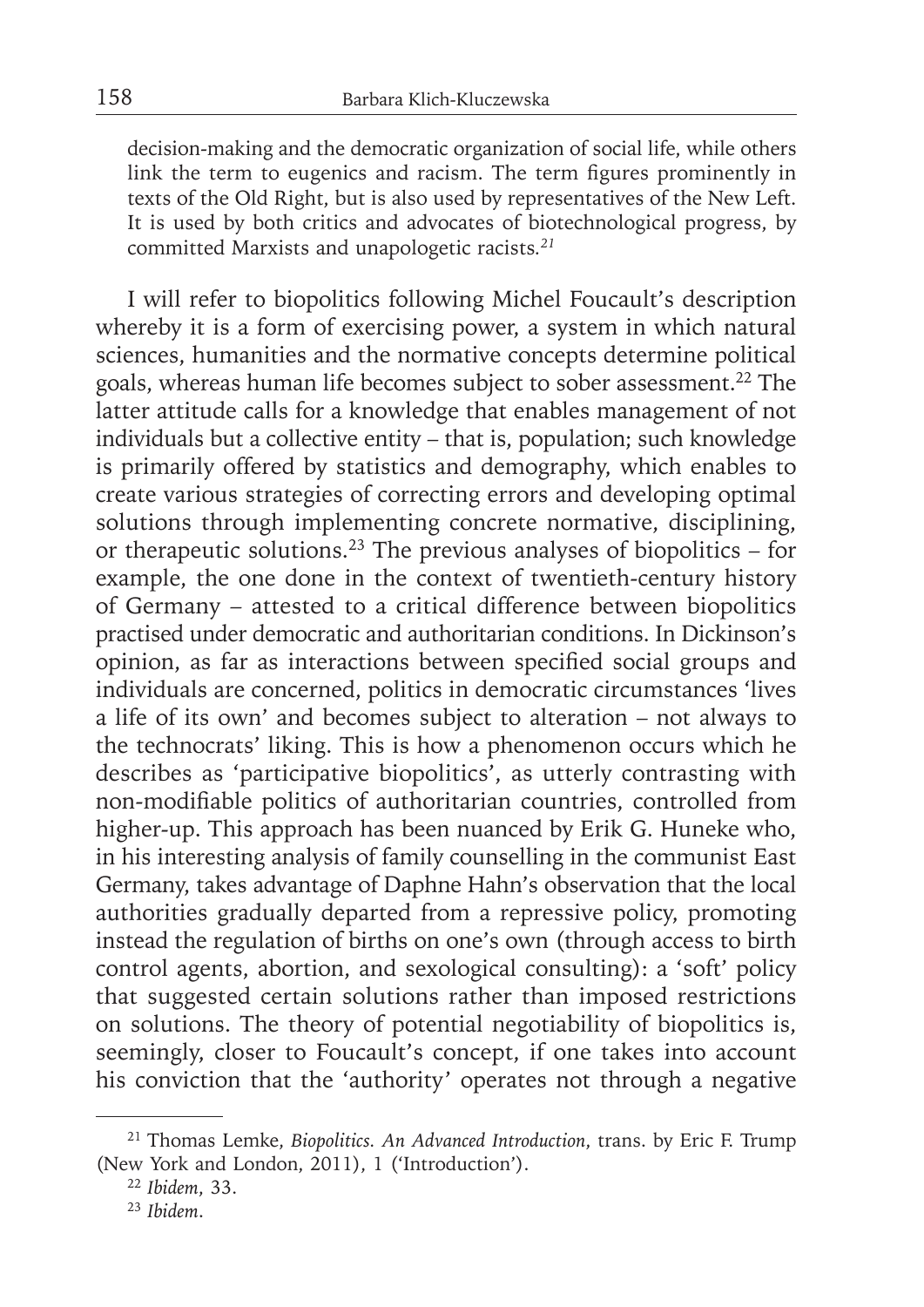repression but rather, through producing 'positive effects'. Thus, it acts by way of inspiration and encouragement, facilitation, offering of possibilities, production of models to follow and of desires in the spaces of everyday realities.<sup>24</sup>

The use of analysis of the biopolitics in post-war communist Poland is advantageous in that it makes us take more note of processes proving common to socio-political transformations taking place in Europe in the latter half of the twentieth century. What it also does is demonstrate the unobvious reasons behind the diminishing role of ideology, at least in terms of political pragmatics, owing to the increasing role of rational knowledge – a 'practical knowledge of life', in this particular case.

#### III THE IMAGINED MODERN FAMILY

In 1990, Zbigniew Tyszka thus summarised the fifteen years of research in Polish family:

Family has attracted attention of many, researchers included, as social group and institution of high importance and subjected to violent change. … The political/constitutional transition, the change in the family legislation, exponential industrialisation and the related urbanisation carried out in a once-typically agricultural country, intensified geographical mobility caused by the industrial and urbanisation change and the shifted eastern, western and northern frontier of this country, massification of female career opportunities, heavily altering the rhythm of everyday life and the arrangement of social positions within the family, and the fast and remarkable evolution of mores-and-morals: all this has caused intensive in-family processes, altering the situation of family in microstructural and macrostructural arrangements as well as in the entire global society, and impacted the models of family life and the family values. The positive changes were accompanied by conflicts and tensions.<sup>25</sup>

Finding the answer to the question of how the Polish family changed through the country's modernisation imposed by the political system

<sup>24</sup> Ewa Bińczyk, 'Nieklasyczna socjologia medycyny Michela Foucault: praktyki medykalizacji jako praktyki władzy', in Włodzimierz Piątkowski and Anna Titkow (eds.), *W stronę socjologii zdrowia* (Lublin, 2002), 182.

<sup>25</sup> Zbigniew Tyszka, *Ukształtowanie się i rozwój socjologii rodziny w Polsce* (Poznań, 1990), 11.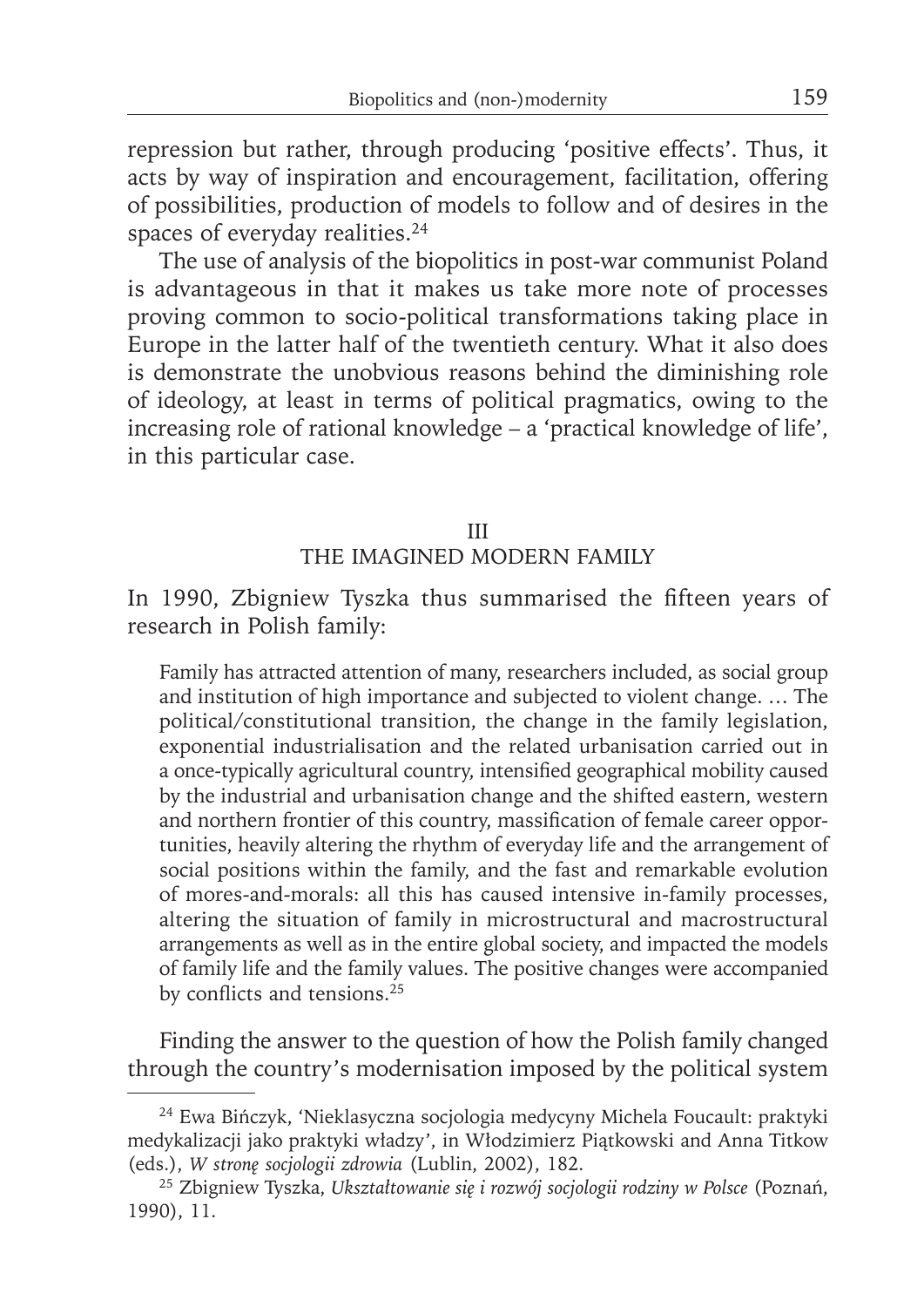was the basic task sociologists posed for themselves beginning with the late 1950s. That the country's families changed was a certainty. Did equality of rights, egalitarianisation and democratisation of the relationships spread? Was the patriarchal family replaced by its 'modern' nuclear counterpart? Did the citizens take advantage of the development opportunities offered by the state?<sup>26</sup> A number of studies on urban and rural families in the communist Poland opened with a statement that the change was great and undisputable, some of the descriptions of the change being emotional and striking with optimism.

A transformation of family was thus made part of the modernisation project for Poland – resulting from economic and political changes, on the one hand, and as an autonomous, though not isolated, process of transformation of societal ideas and practices in the private space. That the state ought to ensure the family the right to privacy was basically not subject to doubt.27 In their analyses of the progress of modernisation, Polish sociologists made use of the methods of the American sociology as far as empirical research into family in industrialised space was concerned. The visible effects of the transformation might thus have included: increased divorce rate, dissemination of birth controls and decreased size of family, diminished authority of husband/ father, increase in extramarital sexual contacts, increased numbers of wage-earning married women, greater personal freedom of family members, the state taking over the custodial functions, laicisation of the morals, and a new way of functioning of the household.<sup>28</sup>

It was on this substratum that a peculiar ideal of modern egalitarian Polish family was elaborated: a family that was small, two-generational, where the husband and wife, both working and equal to each other, formed a durable intimate relationship. They consciously brought up

<sup>&</sup>lt;sup>26</sup> "Promotion only depends upon the individual's aspirations and labour, whilst education and personal qualifications are the indicators of social position"; cf. Barbara Łobodzińska, *Rodzina w Polsce* (Warszawa, 1974), 11–12.

<sup>&</sup>lt;sup>27</sup> As viewed by A. Dodziuk-Lityńska and D. Markowska, the right to privacy was an important element of the modernisation vision. Being a modern state that planned a soci(et)al policy, Poland should have respected the right of its members to privacy; see Anna Dodziuk-Lityńska and Danuta Markowska, *Współczesna rodzina w Polsce* (Warszawa, 1975), 8.

<sup>28</sup> Tyszka, *Ukształtowanie się i rozwój socjologii*, 13; the author refers at this point to William F. Ogburn and Myer F. Nimkoff, *Technology and the Changing Family* (Cambridge, MA, 1955). Z. Tyszka was a scholarship holder in the U.S. in the academic year 1962/3.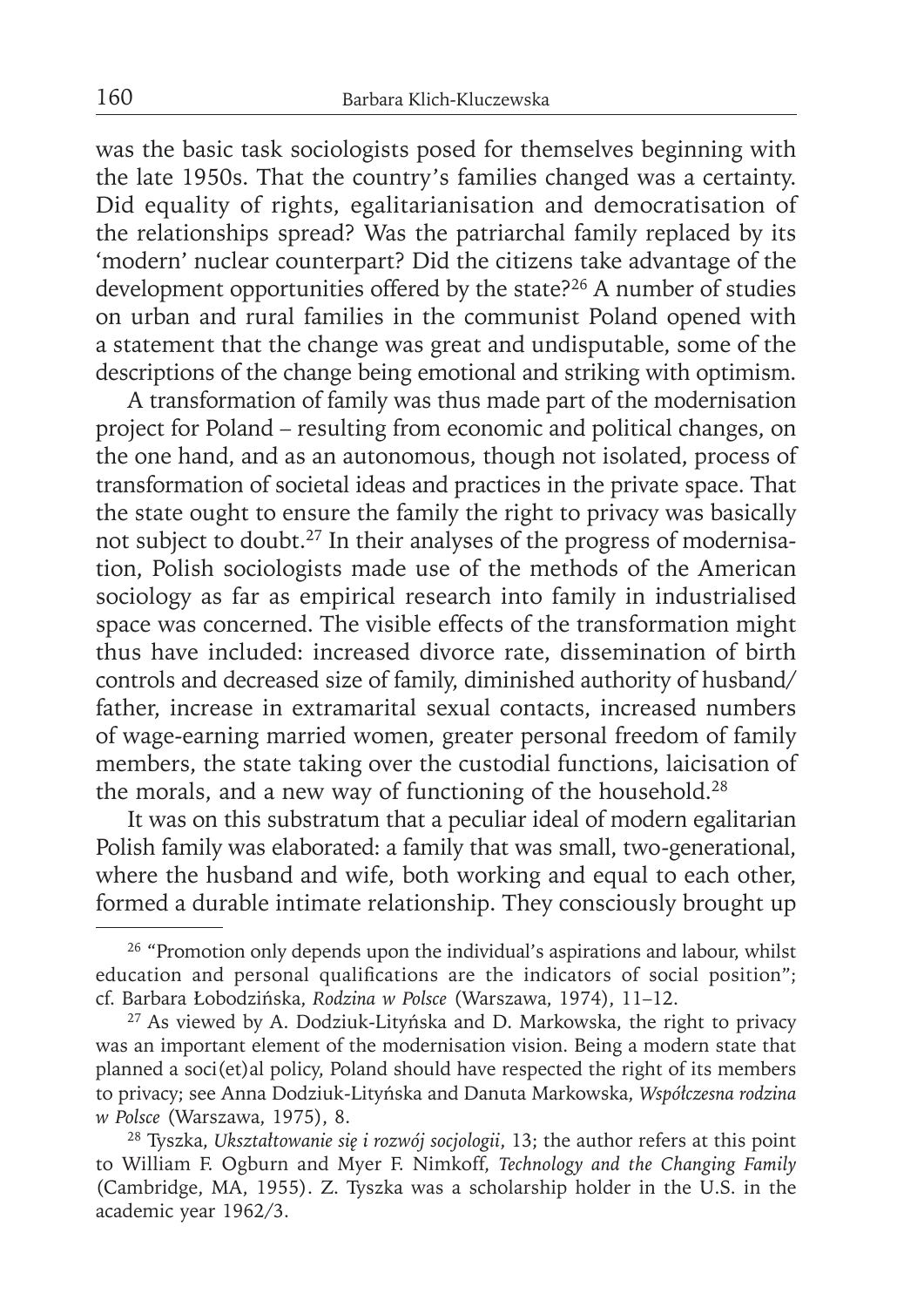and educated their children (usually, two per family) being assisted to this end by public (state-run) care and education facilities. Referring to scholars investigating American urban areas, Renata Siemieńska complemented the pattern with the importance of consumption. Modern consumption eliminated production of goods in the private space and extra-family relations of individual family members.<sup>29</sup> As a model, Polish socialist family was thus nothing particular when seen in the context of the sociological thought of its time. As part of the so-called first modernity, family in European and American countries was meant to be moulded by industry and the state. "It was then that the 'regular (that is, nuclear) family' was shaped, deviations from which were labelled [by experts] as aberrances, if not pathologies."<sup>30</sup>

Most Polish sociological studies carried out in the last two decades of the communist Poland was based on comparisons of the reality against the ideal thus described, which had been developed out of a standardised model of urban intelligentsia family. Thus, the bar was set pretty high – much higher that Poland's complex socio-political and cultural reality, not much prone to such generalisations, could reach. The findings claiming that the nuclear family model proved victorious are particularly doubtful today, also among sociologists. Already then most such generalisations were counterpointed by numerous objections. With the theoretically dominant 'small-sized family', as Barbara Łobodzińska observed, even in urban conditions it was often the case that scarcity of residential facilities or the necessity for the elder generation to care about their offspring's children caused that many a young family continuously resided together with their parents. Among the concrete examples quoted by the scholar, 67 per cent of the polled aged over sixty-five in Piotrków region still lived with their children. This was true not only for farmers (78 per cent) but for white-collar workers as well  $(55$  per cent).<sup>31</sup> A dominant share of three-generational family has also been found by Anna Kotlarska-Michalska or Maria Trawińska (up to 60 per cent). A well-informed conclusion is that most people aspired for a nuclear family but proved to be incapable of fulfilling this model.

<sup>29</sup> Renata Siemieńska, *Nowe życie w nowym mieście* (Warszawa, 1969), 333–4.

<sup>30</sup> Tomasz Szlendak, 'Interpretacje kryzysu rodziny w socjologii. Między familijnym fundamentalizmem a rewolucją styló w życia', *Studia Socjologiczne*, 4 (2008), 37.

<sup>31</sup> Łobodzińska, *Rodzina w Polsce*, 31.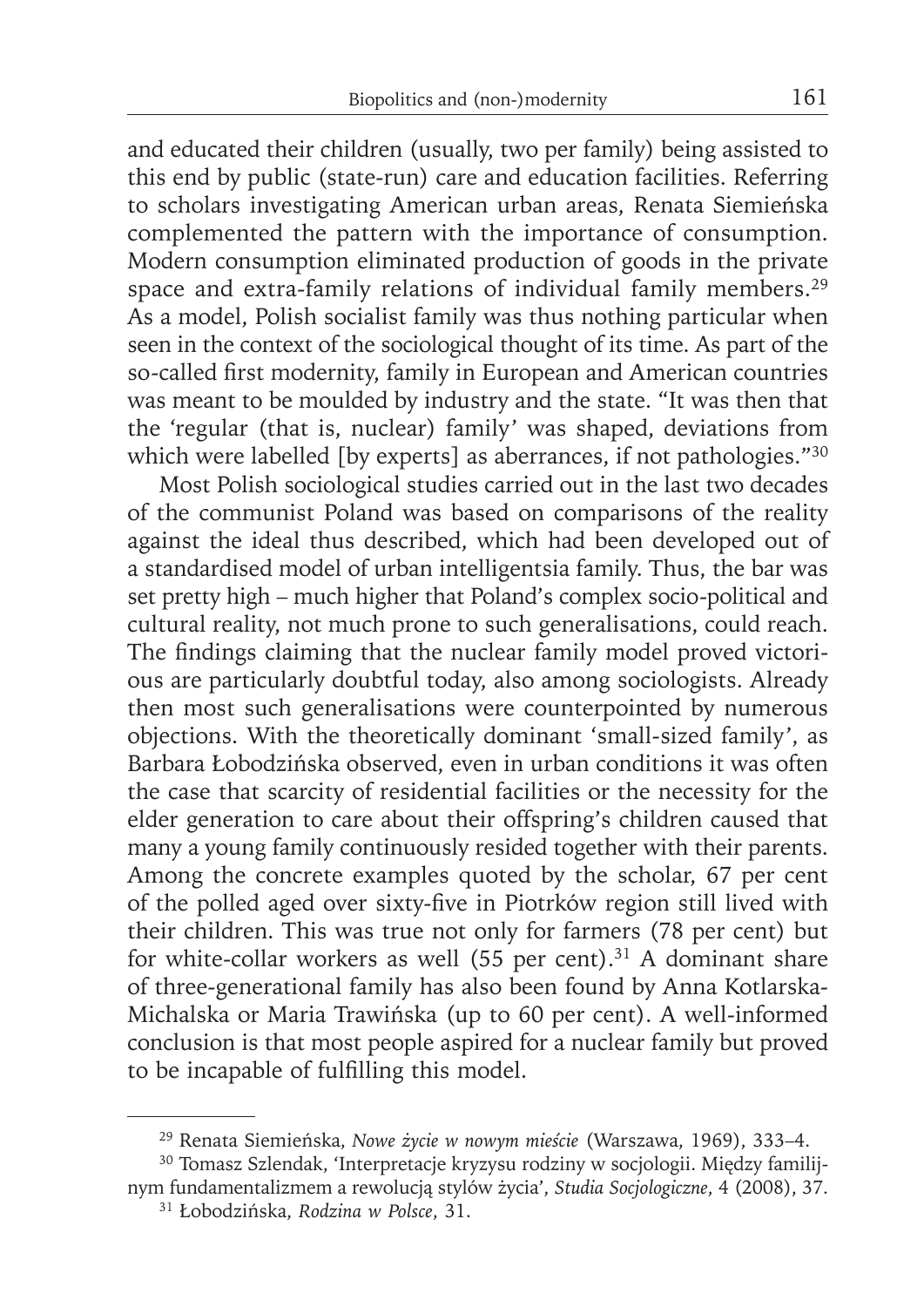Family was, moreover, a very important element of the period's models of novel modern city versus rurality, a pair that formed a dychotomic image of the social reality of the time, which in fact was much more complex. Kazimierz Dobrowolski, a leading Polish sociologist at the time, had the most significant role in developing the paradigm. Based on source material dating to the late nineteenth and early twentieth century, Dobrowolski had already in the 1930s proposed a description of rural community which in his perception was "small, isolated, illiterate, and homogeneous, with a strongly developed sense of group solidarity". The rural community, he observed, was governed by a conventionalised lifestyle with no room for legislation or intellectual reflexion.<sup>32</sup> For the rural environment, kinship and family is central, the sphere of the sacred dominating over the secular. As emphasised by Izabella Bukraba-Rylska, this was one of the then-prevailing observations whereby traditional culture was archaic and primitive, simple and sustainable. The model of traditional peasant culture was to act as an ideal system where all the products or works, "objects, value systems, sets of social norms and rules of institutional organisation, as well as types of personality characteristic of this particular culture, all form a coherent structure of mutually conditional phenomena and facts; or, at least, detectable in them is a shared permanent pattern: a testimony and expression of their attribution to a certain style".33

The model that permeated the thought of Dobrowolski and his circle was the first factor that contributed to an almost complete dominance of expert model observance of the phenomena occurring in Poland, with use of a dichotomous cultural clash perspective: traditional rural *vs.* modern urban. The historical experience of internal/external migrations, development of popular culture (Franciszek Adamski's research being an exception) or emergence of new hybrid cultures were not taken into account. Added to that was anti-ruralism, based on a conviction that "rural environments are the mainstay of conservativism and forces inimical to progress, … pre-condemned to liquidation". Such a vision of the rural environment meant a schematic and simplified perception of rural community, neglecting any diversity and marginalising

<sup>32</sup> Izabella Bukraba-Rylska, 'Na styku kultur: kategorie poznawcze i dylematy moralne', *Mazowieckie Studia Humanistyczne*, iii, 1 (1997), 149.

<sup>33</sup> *Ibidem*, 150.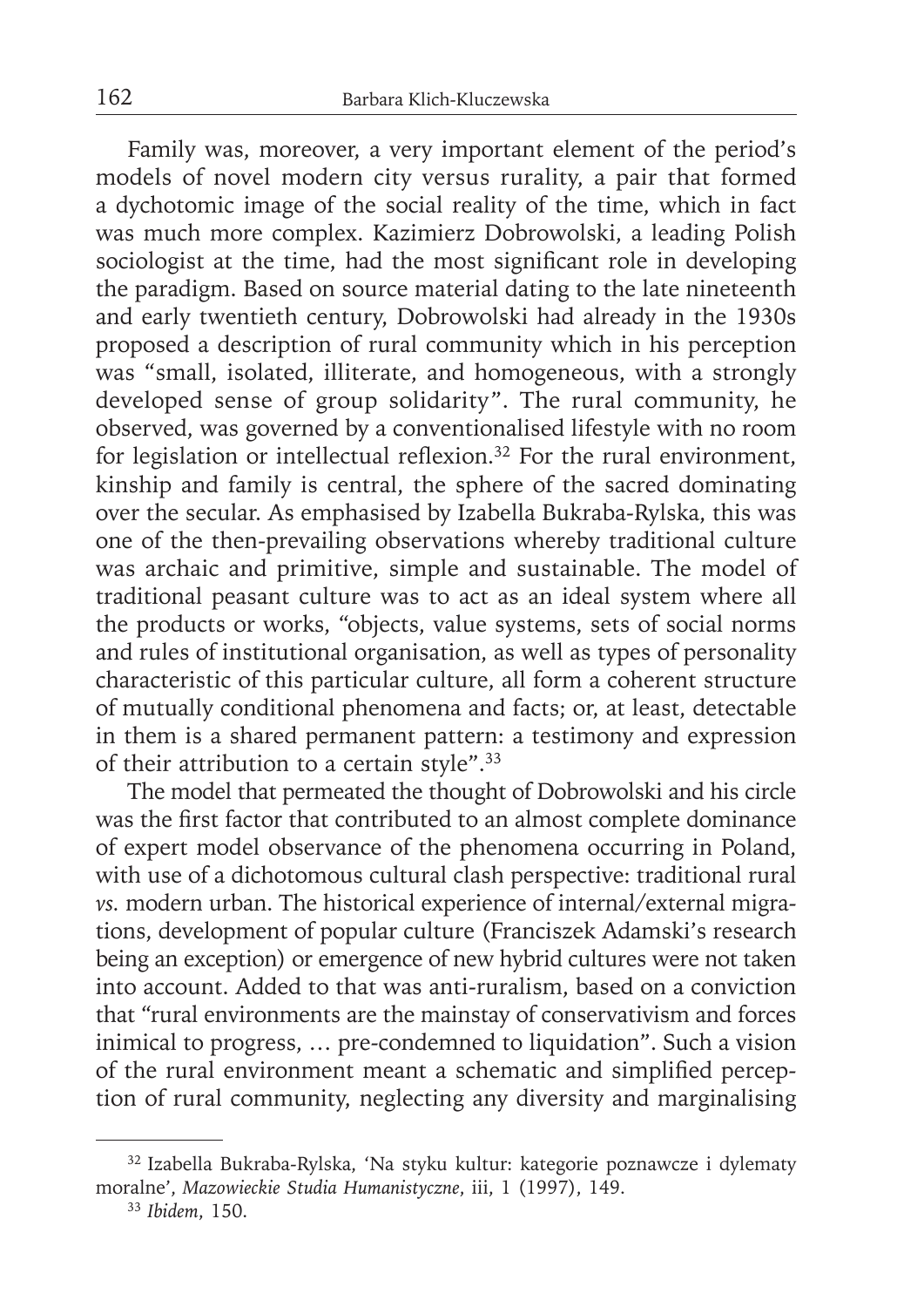the ever-present social mobility. As a result, sociologists developed a fixed, schematic image of the countryside which, as Bukraba-Rylska points out, had in fact never been the case.<sup>34</sup> A 'simplified image of the countryside' – or, rather, a specific static perspective assumed in the analysis of rural environment – was identified by Włodzimierz Mędrzecki, who emphasised that the rural family had been subject to change since the late nineteenth century.35

#### IV POPULATION MICRO-POLICY

## **'Small-sized healthy family':** *resource* **optimisation and disciplining**

Biopolitical practices are observable with the peculiar barometer of state birth control policies and/or promotion of knowledge on sexuality, as embodied by the Planned Parenthood Association. It was a unique institution among the organisations active in post-war communist Poland, although its history does not formally divert from those of other centrally controlled associations that operated within the framework of censorship-determined public space of the four and a half post-war decades. Dating its tradition to the interwar period, the Association re-entered the public space after the 1956 Thaw as, essentially, an entirely new organisation that had moreover to operate under conditions extremely different from those which had shaped its image twenty-five years before. The functioning of the Association was for quite a long time identified with the post-October '56 antinatalist policy pursued by the Polish government, which is commonly believed to have begun with the law admitting legal abortion, put into effect as from 7 April 1956. The date marked, in parallel, a symbolical end of the Stalinist policy that promoted fertility and natality under

<sup>34</sup> For more on this point, see *eadem*, *Służebna i służalcza rola socjologii oraz inne kwestie. Wybór artykułów z lat 2007–2009* (Warszawa, 2009), 7–41.

<sup>35</sup> Włodzimierz Mędrzecki, 'Kobieta w warstwie chłopskiej i przemiany jej pozycji w II połowie XIX i pierwszej połowie XX wieku', in Anna Żarnowska (ed.), *Pamiętnik XV Powszechnego Zjazdu Historyków Polskich*, ii: *Przemiany społeczne a model rodziny* (Gdańsk, 1995), 33–7; *idem*, 'Intymność i sfera prywatna w życiu codziennym i obyczajach rodziny wiejskiej w XIX i w pierwszej połowie XX wieku', in Dobrochna Kałwa, Adam Walaszek, and Anna Żarnowska (eds.), *Rodzina – prywatność – intymność. Dzieje rodziny polskiej w kontekście europejskim* (Warszawa, 2005), 105–21.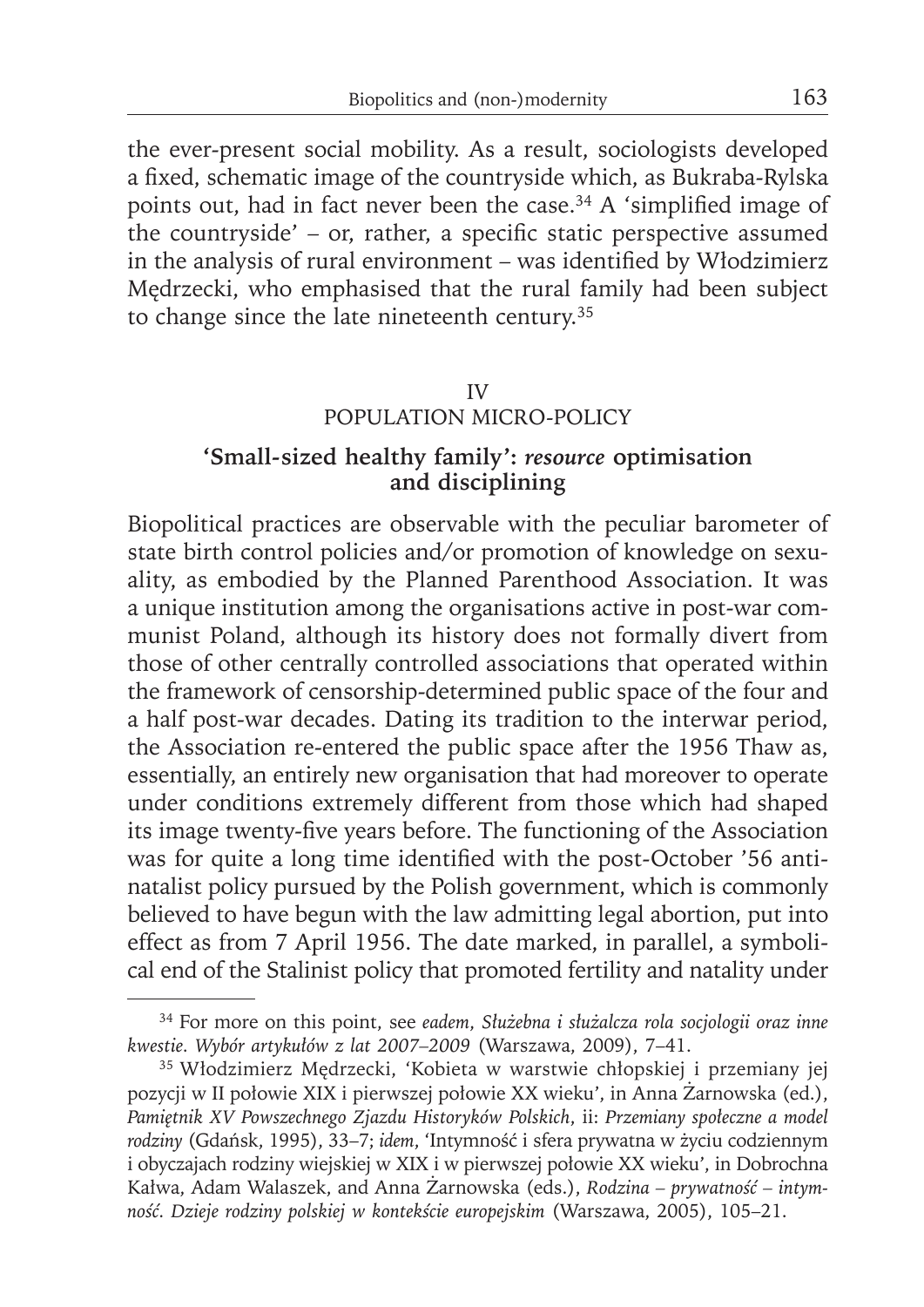the slogan of rebuilding the Polish population, following its destruction during the war.<sup>36</sup>

According to the extant documents and accounts of activists associated with the Cracow and Poznań branches of the organisation, the latter initially focused on implementing the aforesaid law, with a vast majority of (female) patients reporting at the clinic with an abortion referral. Hence, the Association propagated the awareness of contraception and its use, employing a variety of means to this end: from pamphlets through to educational footages,<sup>37</sup> approaching the campaign as a form of counteracting abortion. Since a broad spectrum of actions aimed at disseminating various contraceptives (pharmacological and mechanical, made by Securitas, a manufacturer name-sponsored by the Association) among Polish women proved inefficient – which is somewhat astonishing today – some radical ideas cropped up to apply special sanctions against those women who tenaciously "resist the use any reasonable prevention method and instead report several times for having an abortion": for example, by imposing an extra fee for the procedure.<sup>38</sup> Appeals were made on a regular basis to enhance the quality of contraceptive produced at home, launch automatic dispensers offering contraceptives, importation and application of foreign oral contraceptives – particularly in the latter half of the 1960s, when the contraceptive pill was approaching its heyday in the Western markets.39

<sup>36</sup> Barbara Klich-Kluczewska, 'Making up for the losses of war: Reproduction politics in Postwar Poland', in Ruth Leiserowitz and Maren Röger (eds.), *Women and Men at War: A Gender Perspective on World War II and its Aftermath in Central and Eastern Europe* (Osnabrück, 2012), 307–28.

<sup>&</sup>lt;sup>37</sup> The first instructional footage entitled *Jak zapobiegać ciąży?* (How to prevent pregnancy?) was produced on the Association's commission by the Educational Film Studio (*Wytwórnia Filmów Oświatowych*) in 1960.

<sup>38</sup> Poznań, State Archives (*Archiwum Państwowe w Poznaniu* [hereinafter: APP]), Society for Family Development, Branch of Poznań (*Towarzystwo Rozwoju Rodziny Oddział w Poznaniu* [hereinafter: TRR Poznań]) 4809/7, Records of the Provincial Board of TŚM in Poznań, Record of 23 March 1961, 24.

<sup>39</sup> APP, TRR Poznań 4809/7, Records of the Provincial Board of TŚM in Poznań, Arguments proposed for the Second Provincial Convention, 18 Dec. [19]64. For more on dissemination of contraceptives in Poland, see Agata Ignaciuk, 'Clueless about contraception. The introduction and circulation of the contraceptive pill in state-socialist Poland (1960s–1970s)', *Medicina nei Secoli. Arte e Scienza / Journal of History of Medicine*, xxvi, 2 (2014), 509–36.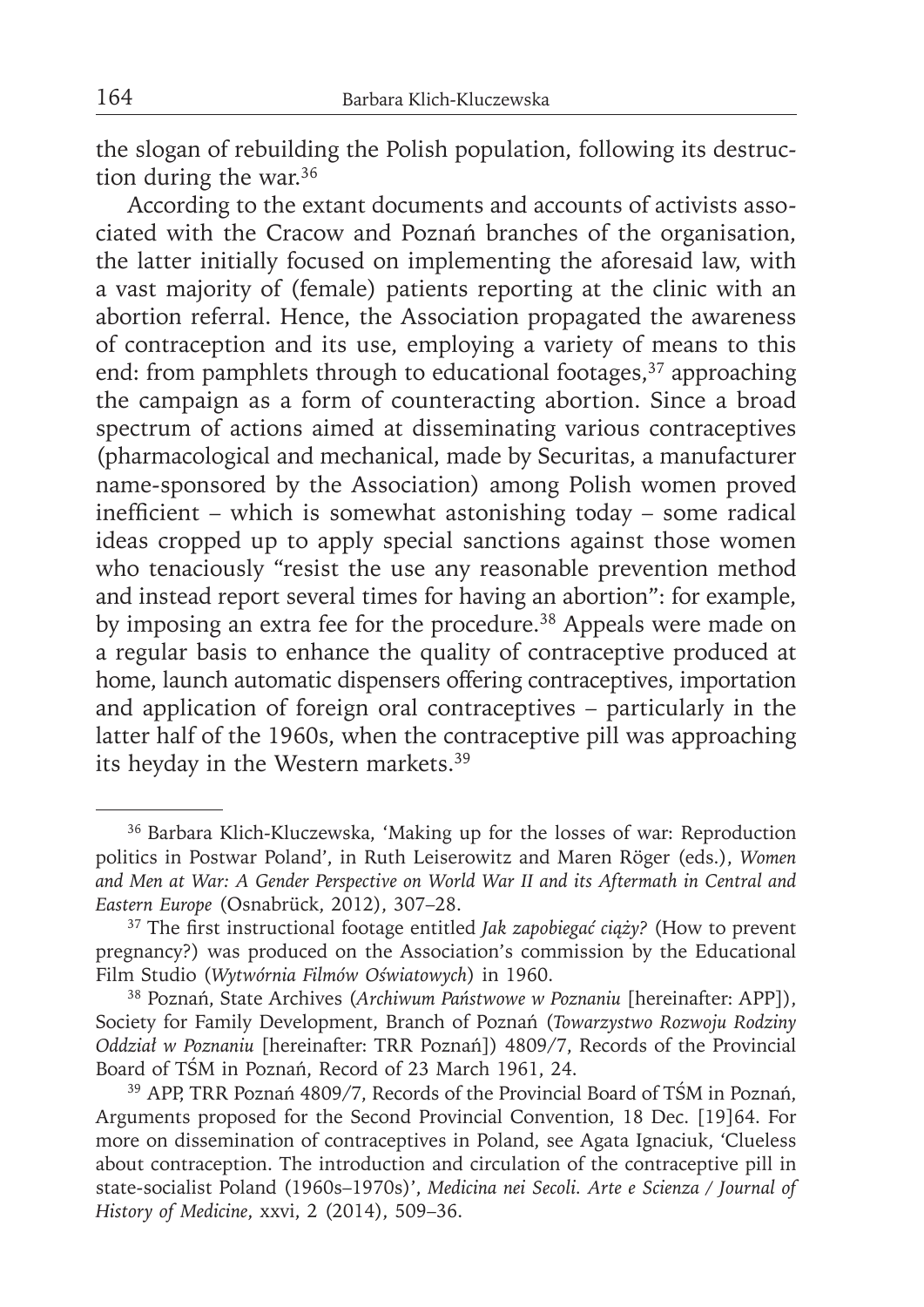The inclination to penalise women and men who would have neglected the rational regulation of their own fertility was, beside the promotion of contraception, a very characteristic trait of the first, and pretty vital, stage in the Association's development in the 1960s. The conclusions from the First Convention of the Planned Parenthood Association as well as the detailed motions proposed at its Second Convention indicated a variety of ideas of how to control those who ought to be deprived of the right to propagation, and what sanctions to apply with respect to them; in terms of the Foucaultian concept, such persons would have been excluded from the biopolitical body in the name of the socioeconomic benefit of the community. Some of those actions are immediately qualifiable as rooted in the pre-war eugenics tradition. The Association activists, then mainly gynaecologists and midwives, also journalists and directors of State-owned enterprises, made efforts to collaborate in the mid-1960s, for instance, with the Anti-tuberculosis Society for free-of-charge distribution of contraceptives among the patients in order to prevent childbirths in a 'tuberculous environment'. Voluntary sterilisation and certain forms of coerced sterilisation were proposed - the latter "in schizophreniacs, imbeciles or confirmed alcoholics, whenever such individuals already had several children".40 Moreover, the Association confirmed the project, widely debated on in the press, to introduce compulsory premarital examinations for both prospective spouses.

While in Poznań the focus was primarily on the aforementioned tuberculosis-stricken patients' milieu, the activists in Cracow pointed, as the target of activity in favour of 'rational fertility', to indigent mothers of several children – thus combining the research on new contraceptives carried out under the patronage of the Cracow Medical Academy's First Clinic of Gynaecological Disorders with counteracting excessive natality:

The [female] patients assigned for these examinations are selected from low-income circles, with numerous children; they cannot bear the costs and will themselves be subjected to scientific experiments. Given the calculated value of rendering of such services, a separate subsidy for the Clinic will be a must, so as to get the Clinic's budget balanced. It is envisioned that

<sup>40</sup> APP, TRR Poznań 4809/7, Records of the Provincial Board of TŚM in Poznań, Arguments proposed for the Second Provincial Convention.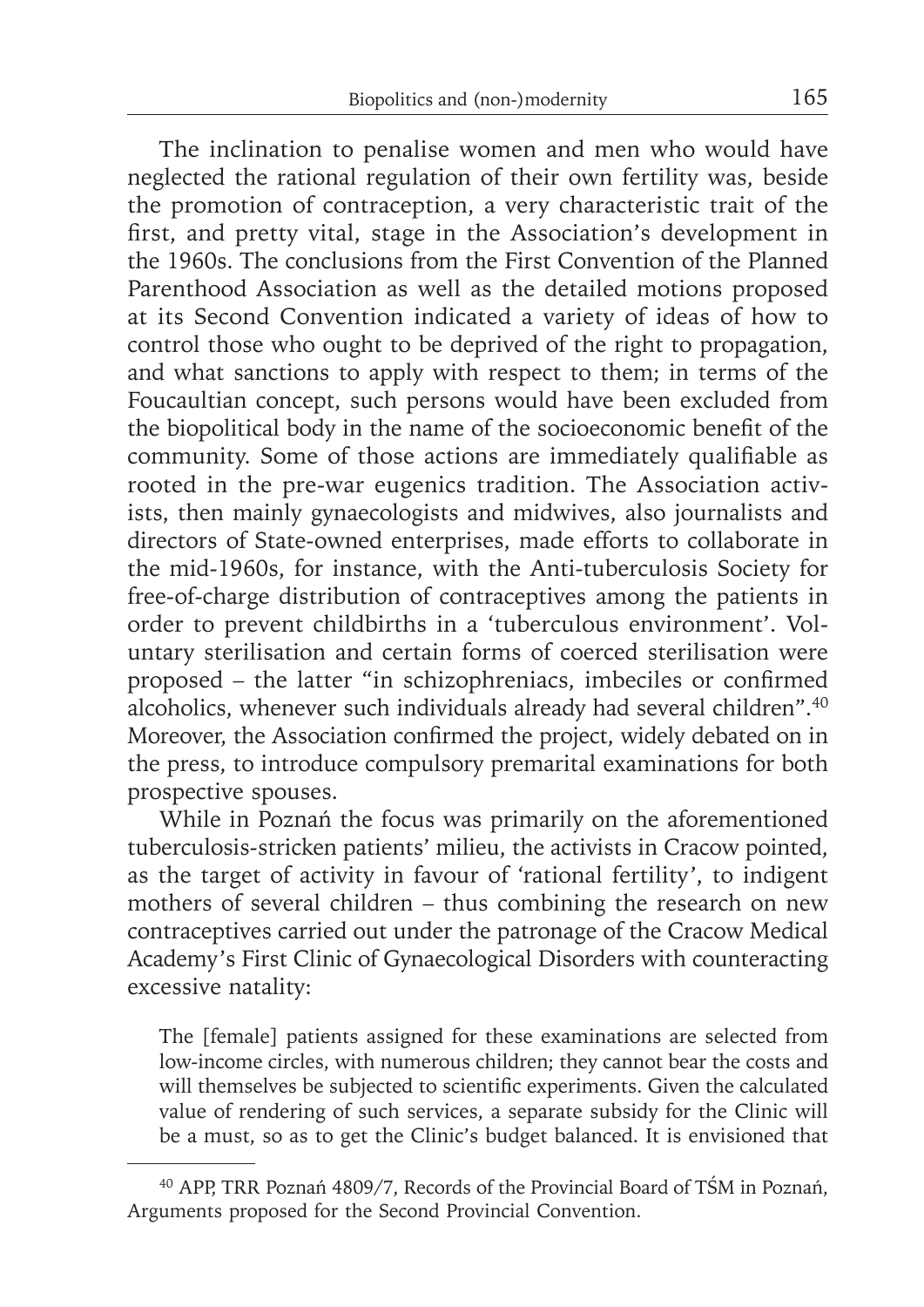within a half-year period experiments will be carried out on fifty patients, the value of the examination being approx. 400  $z$ ł[oty].<sup>41</sup>

It is hard to clearly find today whether actions of this sort did in fact promote the Association as an avant-garde institution in the modern thinking of family – or, just the opposite, earned it opponents.

Endeavours for extending medical care and patronage to entire factory crews were of a similar nature – one example being the attempts made outside Cracow in the summer of 1966, including in the 'Fablok' Railway Engine Factory in Chrzanów. As one of the instructors reported, resulting from his strivings, the plant managers

are willing to organise at their place two or three lectures on family planning, for their staff. They want the lectures to be delivered by a physician of our Association. They can supply attendees and cover the expense according to the rules in force. The 'site preparation' done, they would like to have a TSM [= Association] Club set up and a gynaecologist invited from our Clinic, who would practise for some time,  $1X$  [= once] in a week, in the local Clinic, in the morning or afternoon hours. On their part, they will provide an appropriately equipped consulting room with a nurse on duty, who could have been trained with the TSM prior to that. Women would be released to go and see a doctor during their working hours. The Works' Council should like, in one throw, extend the care to women with many children (this would basically include consulting on contraception and, possibly, examination in view of early detection of cancer). The analytical laboratory operating in situ can perform some basic examinations. The Works' Council is capable of allocating some funding for the purpose  $(2,000-3,000 \text{ z}t[oty])$ .<sup>42</sup>

An example of controlling action was, in turn, an attempt to push through the principle that

a woman enjoying maternity leave receives from the physician a referral for a partial leave, after which she would be obligated to report at her doctor's to obtain a further certificate entitling her to use the remainder of

<sup>41</sup> Cracow, National Archives (*Archiwum Narodowe w Krakowie* [hereinafter: ANKr]), Society for Family Development (*Towarzystwo Rozwoju Rodziny* [hereinafter: TRR]) 1435/16, Record 14/65, 15 Nov. 1965.

<sup>42</sup> ANKr, TRR 1435/16, Report on the site visit of 24 Aug. 1966 to the Railway Engine Factory in Chrzanów.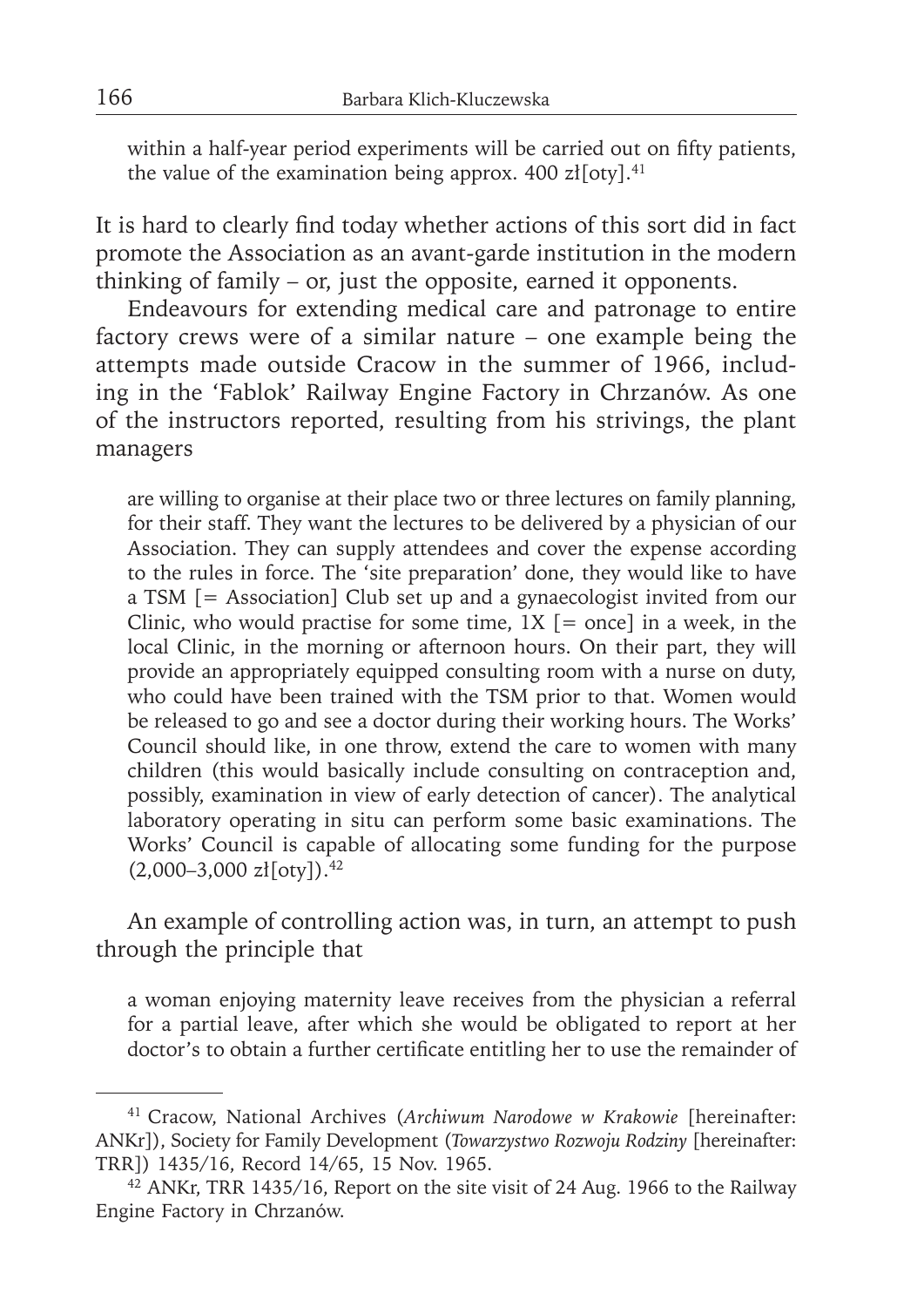the leave, and she would simultaneously receive an appropriate instruction of how to prevent an unwelcome pregnancy.<sup>43</sup>

This was an exemplary attempt at a broader impact on the state's population policy. The proposals to simply reverse the Stalinist large-family propagation system were similar: it was postulated that allowances be abolished from the fifth child on. In contrast to the actions aimed at propagation of contraception, believed to have been pursued by the Association, the ideas to adjust the social policy have remained theoretical – similarly to the eugenics-inspired sterilisation ideas, which (perhaps somewhat exaggeratingly) can be interpreted today as a token of the authorities' mistrust toward that particular expert lobby. From the standpoint of abortion and demographic transformation statistics, the most efficient population-controlling action was the law – that is, the 1956 act, which – in contrast to modern pregnancy prevention methods propagated by the Association – did not introduce medical knowledge into the space of nuptial intimacy (and not only). Hence, it would be rather hard to give evidence in support of Zbigniew Smoliński's optimistic argument that links optimised reproduction on the individual level to the development of a modern sanitary and sexual culture.

## **'Happy nuclear family': corrective and therapeutic action**

and this is really bloodily important, that from what we do it may follow, exactly, how to live. That we're willing to model it up, that we want to show it off, and care much about it; that it is, in principle, a school of societal and political life, across its aspects.

This quotation from a 1977 featured documentary directed by Marcel Łoziński perfectly renders the turn that occurred in the thinking about family in the last two decades of the People's Republic. Uttered by a psychotherapist, these phrases suggest that the operations or procedures that were meant to shape the situation of humans and choices made by them within their closest (family/relatives) circle, appeared much more complex and deeply embedded in theoretical knowledge

<sup>43</sup> APP, TRR Poznań 4809/7, Records of the Provincial Board of TŚM in Poznań, Arguments proposed for the Second Provincial Convention.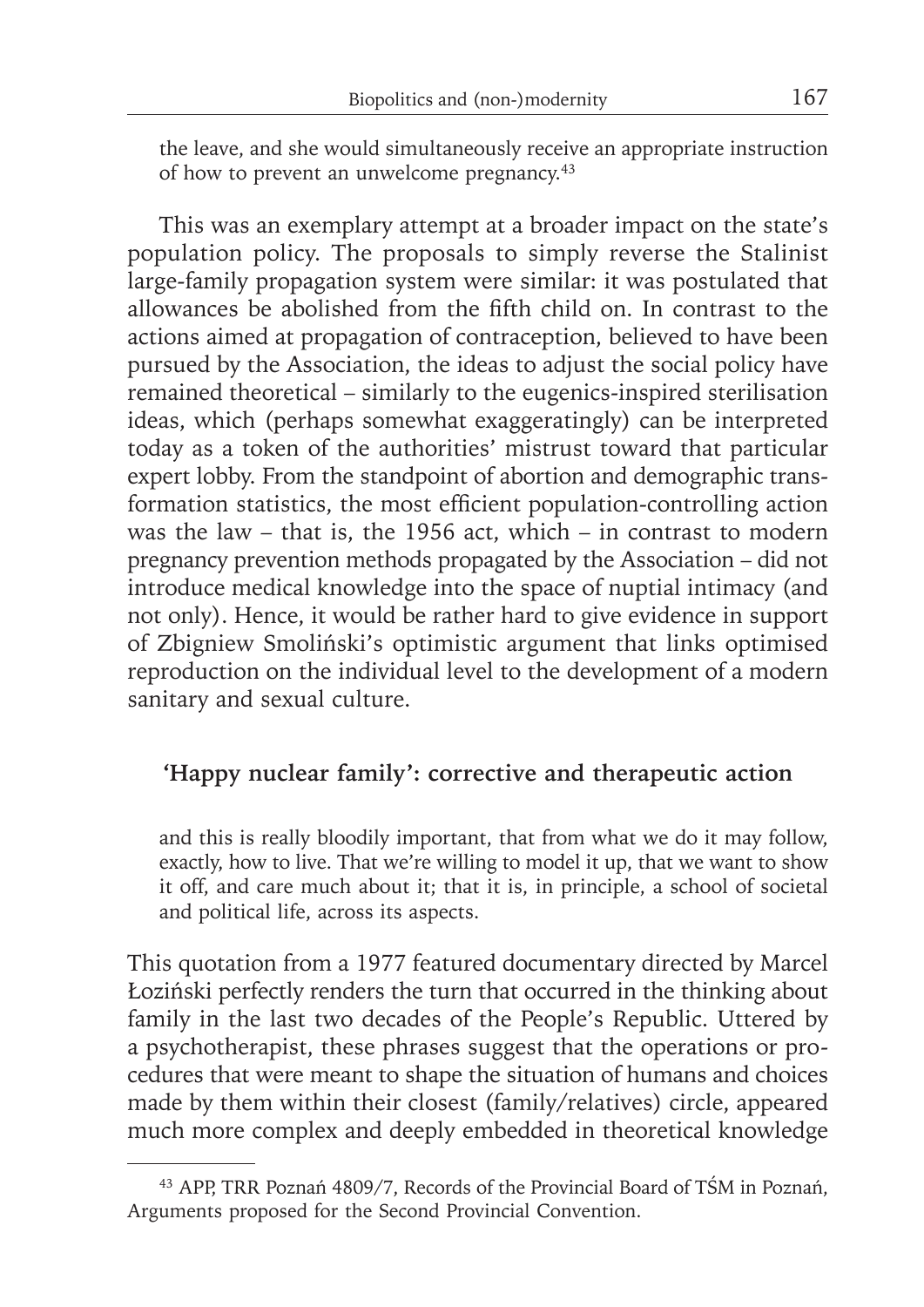that it might seem. These words moreover confirm the need, as declared by the authorities, to influence the processes in question by intermediation of experts.

The theoretical retreat from a 'small-sized healthy family' marked a basic effect of depopulation threats and a resumption, attested since the late 1960s, of a 'moderate pro-natalist policy' (to use the period's phrase). A drop trend in the natality rates, primarily for educated and working women, was confirmed by the empirical studies done by demographers from academic institutions and the Central Statistical Office (Główny Urząd Statystyczny, GUS) in 1966 and 1970.<sup>44</sup> Proactive intervention was moreover provoked by the findings based on the situation observable in the adjacent Soviet Bloc-member countries. The population situation in Czechoslovakia and Hungary was found particularly disturbing. Whereas experts emphasised that, owing to a longer period of influence of the effects of the compensational demographic explosion, Poland's situation was way better than that of Czechoslovakia or East Germany (GDR), where labour shortages appeared on the threshold of the 1970s. However, remedial actions taken in such countries were diligently followed.<sup>45</sup>

A radical turn in the priorities and Edward Gierek's vision of a Poland populated by forty million by the year 2000, proposed as a "task for Polish mothers to do" within the five-year period of 1976–80,46 somewhat shook the Association activists, although, to my mind, it did not lead to its complete marginalisation. Whilst the organisation had ceased by then to be a player capable of proactively contributing to a natalist policy, and thus raising or acquiring funds

<sup>44</sup> Kazimierz Romaniuk, 'Konferencja poświęcona współczesnym problemom polityki ludnościowej, 15-18 marca 1972, Jadwisin', *Studia Demograficzne*, xxxii (1973), 117.

<sup>45</sup> Kazimierz Dzienio, Andrzej Józefowicz, and Mikołaj Latuch, 'O przesłankach i programie badań demograficznych oraz polityki ludnościowej w Polsce', Studia *Demograficzne*, xxxii (1973), 99, 108. Economics-oriented actions – such as increase in pecuniary benefits granted for the maternity leave period, child allowances/ benefits, one-off childbirth benefit, relieves for families with children, baby layettes, etc. (as e.g. in Czechoslovakia) – were perceived in a positive manner. Administrative instruments, as characteristic e.g. for Romania, were described as inefficient in the longer run.

<sup>&</sup>lt;sup>46</sup> Mikołaj Latuch, 'Problemy demograficzne w aspekcie ekonomiczno-społecznego rozwoju kraju', in Elżbieta Tomza (ed.), *Rodzina – zakład pracy – osiedle* (Warszawa, 1978), 25.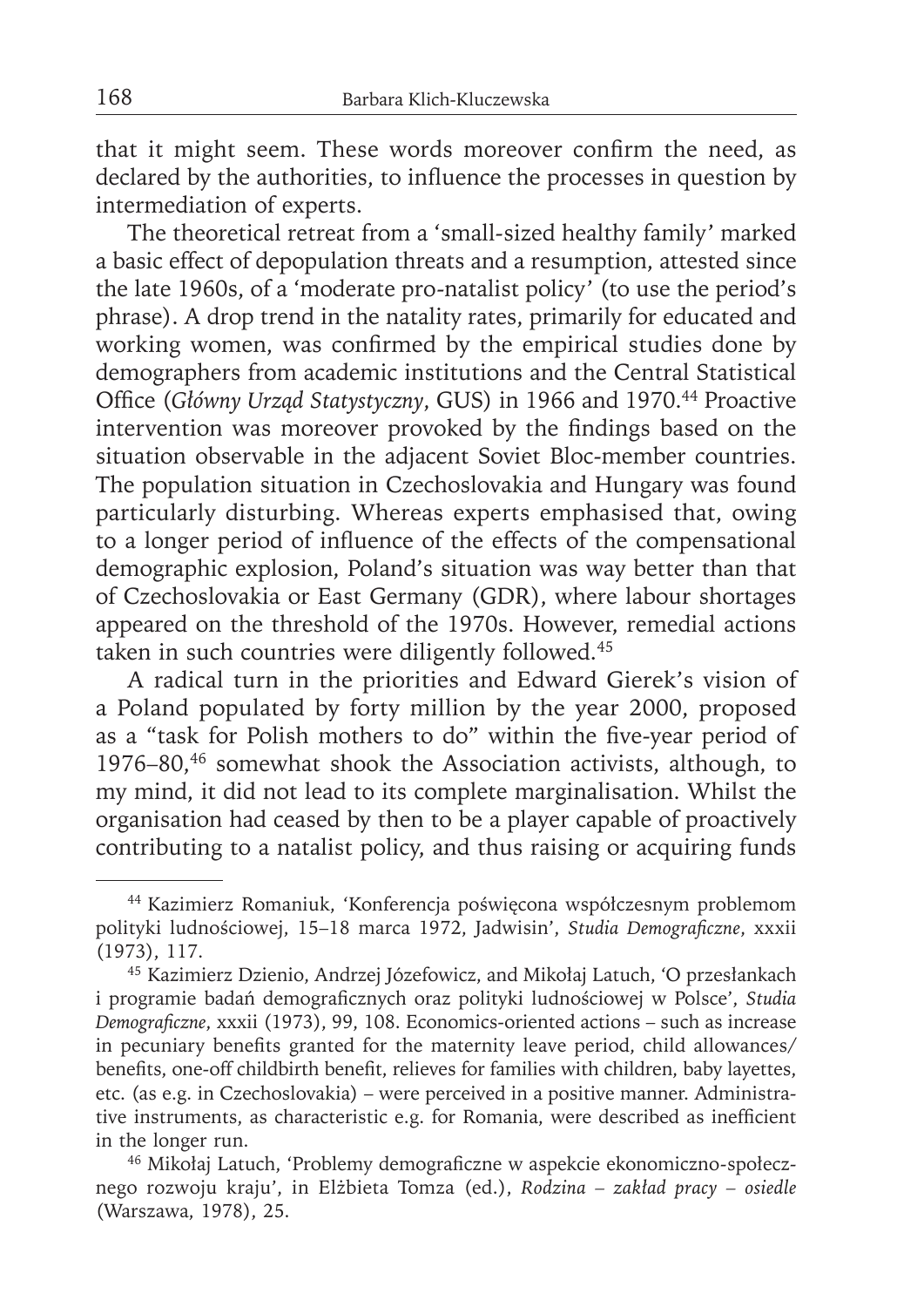for a wide propagation of birth control, it did benefit as a milieu that promoted modern methods of 'family treatment':

Further to the numerous articles published in daily and periodic press with respect to demographic forecasts, our activists have to explain at the meetings that the Association deals with no demographic policies but it does focus on the happy family, one for which planning  $\ldots$  is crucial.<sup>47</sup>

Renamed now as the Society for Family Planning, the organisation had thus become, primarily, an integral part of the family counselling system that was described ten years later by Maria Trawińska, sociologist and a leading expert with the Government, as 'life counselling': an activity that was theoretically meant to fulfil the prophylactic function of 'social didacticism', rather than merely offer assistance or care.48 The activists had also to take into account the incessant competition on the part of the Catholic Church whose family counselling offer, in the Christian morality spirit, was developed well enough for the government-sponsored Family Council to promote it as a model for the secular clinics to follow:

What I have to tell you is that, in an ideal fashion, I've only seen such counselling in just one place in this country, that is, in Niepokalanów, at the Franciscan Friars'. I happened to visit the place this May, with a group of foreigners who wanted to visit the [Fr. Maksymilian] Kolbe museum; at that point we found that a crowd of people had gathered there, families with their children, and so on, and I could see how it works. There is a psychologist, a musicologist, there's everybody and they offer advice in a variety of matters. And you get a glass of tea free, everyone's entitled [to get one]. So, this is the form of operation, I could see it for myself, and those masses of people coming along and writing testify that there's a need for such comprehensive counsel. Can we possibly get [things] rationalised in our place?<sup>49</sup>

<sup>47</sup> APP, TRR Poznań 4809/18, Family Planning Clinics 1971–80, Minutes of the Meeting of the Board, Society for Family Planning – Branch of Poznań, 27 Oct. 1970, c. 6.

<sup>48</sup> AAN, Family Council (*Rada do spraw Rodziny* [hereinafter: RdsR]) 1/10, Session of the Presidium of the Family Council. Finally, in the face of the developing crisis, the need to provide help and assistance will prevail, with the counselling system evolving towards rescuing functions rather than modernising ones (in the spirit of socialism) as initially ascribed to it.

<sup>49</sup> AAN, RdsR 1/10, Session of the Presidium of the Family Council, opinion pronounced by Antoni Rajkiewicz.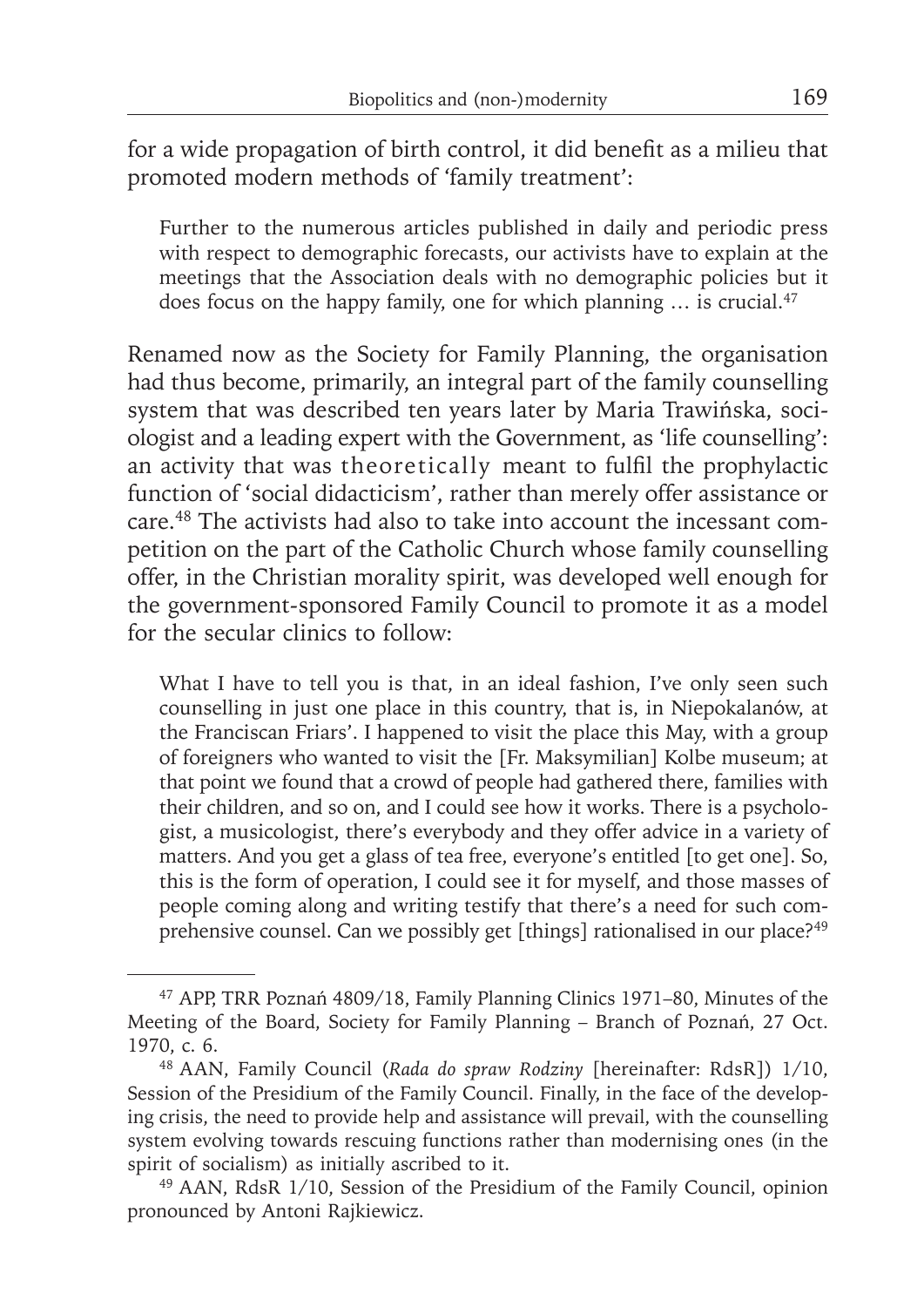Indeed, the latter half of the 1960s and the subsequent decade saw in the circle of those involved in propagation of 'Catholic familyrelated morality' an intensifying mobilisation to act, which was rooted in the belief that the traditional patterns of family life had faded away resulting from Western mass culture that penetrated Poland and, to an equal degree, from actions and negligence of the state whose institutions were accused of propagating liberalised trends in mores and morals. Karol Wojtyła (in office as Pope John Paul II since 1978) developed a scheme to counteract those trends, which he found disturbing. Hence the initiative to set up a Family Ministry Section as a separate entity, which initiated prenuptial preparatory sessions held in the parishes (the couple attended three meetings with the priest and were bound to learn the ethical 'birth control' methods); moreover, the Institute of Family was established (affiliated to the Pontifical Faculty of Theology), whose task was to train specialists to form the ministry's competence base.50 Similarly as with the Planned Parenthood Association, physicians, obstetricians and nurses became the focal milieu. A special role was assigned in this respect to Wanda Półtawska,<sup>51</sup> who eventually did not prove successful in this particular field. Yet, she heavily contributed to the Kler-Med initiative that was based on inputs from a team of advanced-stage medicine and theology students, who were nicknamed 'Półtawska's soldiers' by some mischievous people in Cracow.

According to an influential representative of the Family Council, the numerous patients visiting the clinics run by Church institutions were substantially indicative of the Church's efficient influence on family, thus serving as a model to follow. Catholic clinics did have at their disposal certain instruments none of their secular counterpart could ever have. In the latter case, anonymity was not ensured, use of a consulting service was not compulsory in view of civil marriage (save for underage marriage candidates), and patients were sometimes charged for the service (100–300 złoty per visit).<sup>52</sup> A holistic approach

<sup>50</sup> AAN, RdsR 1/10, Session of the Presidium of the Family Council, 294–5.

<sup>&</sup>lt;sup>51</sup> Doctor of medicine, head of the Institute of Family Theology at the Pontifical Academy of Theology in Cracow (1969–99), longtime co-worker of Karol Wojtyła.

 $52$  AAN, RdsR 1/10, Session of the Presidium of the Family Council, opinion proposed by Maria Trawińska: "The Laws allow for no anonymous counselling. For a therapy to be appropriate, the school headmaster and the National Council, and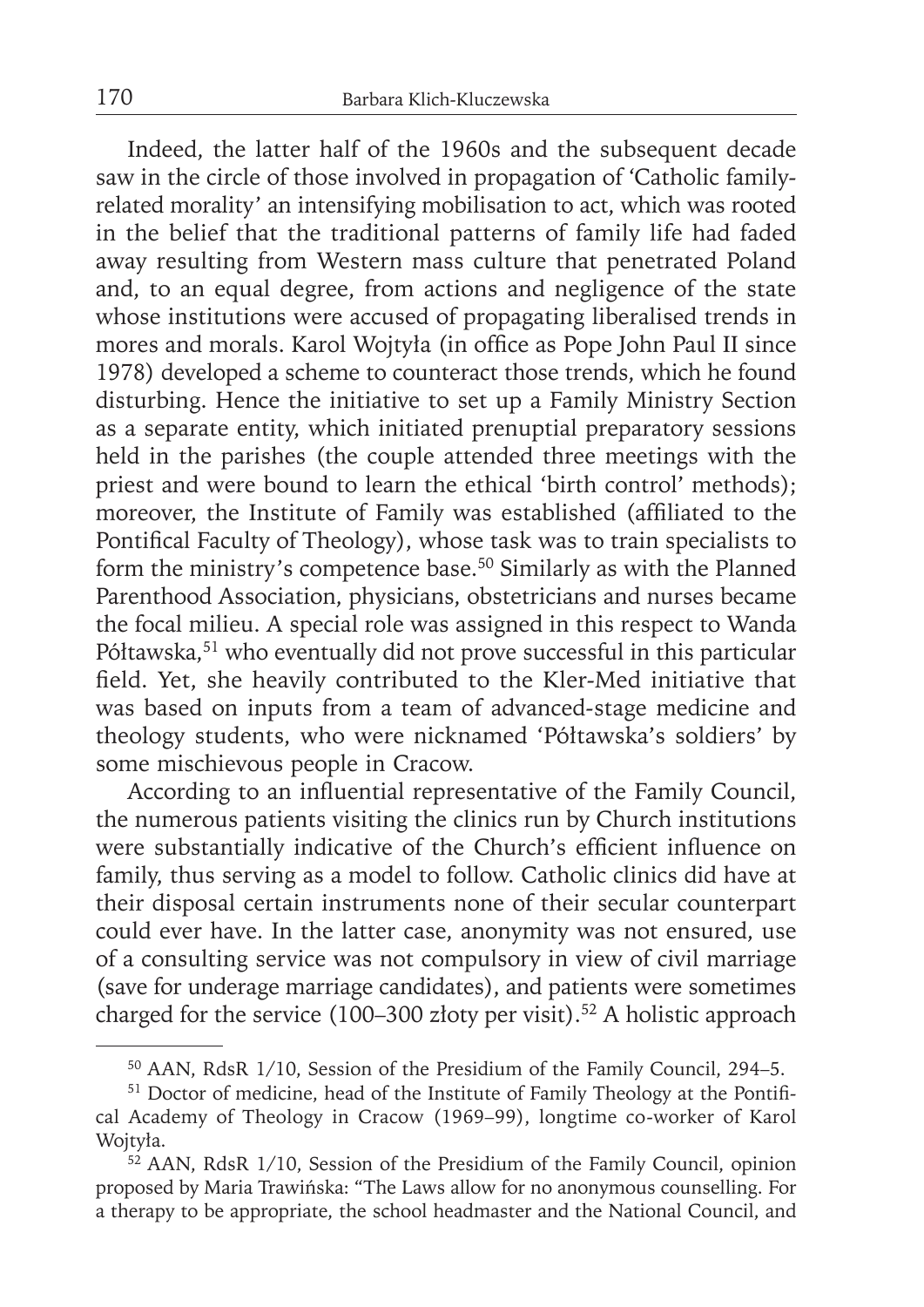to the patient was, all the same, not unknown to the Society clinics' staff; obtaining advice from a medical specialist – a psychologist or sexologist, having a basic procedure carried out, and ordering a laboratory testing (for instance, cytological), became part of the care standard required by the headquarters for urban hubs hosting the clinics in province (voivodeship) capitals. This was probably the reason why the Cracow-based clinic gave, on average, 35,000 pieces of advice per annum, which was much in excess of the assumed figure (22,000) and made the institution strive for even more spacious premises where to operate.

A holistic approach to the patient – which, in Agnieszka Kościańska's opinion, was characteristic of some leading Polish sexologists closely connected with the Association<sup>53</sup> – was reflected in modern family therapies applied by dedicated premarital and family clinics being set up at the time. A clinic in Poznań, established in 1972, was visited in the latter half of the 1970s by some 700 patients yearly – mainly married couples and those to become husband and wife. The clinic usually attracted patients struggling with sexological problems (such as frigidity or other) as well as problems such as lack of harmony in cohabitation or family animosities based on diverse characters or views regarding children's upbringing. It was customary that the doctors consulted the individual cases with the psychologists on duty; tougher cases were discussed among specialists. From 1976 onwards family and prenuptial counselling in Poznań was predominantly based on various forms of therapy applied by psychologists, psycho-corrective/ psychotherapeutic 'talk therapies' among them: "Although calling for considerable effort, the latter form proves to be the most efficient; if spread over a period, it ensures lasting effect."

Encouraged by the positive effects and popularity of the clinic, Poznań doctors launched new forms of activity. In 1977, a method was initiated based on meetings with couples threatened with estrangement, lasting eight to nine hours each and thus called 'marathon [i.e. intensive] therapy'. In parallel, the standard, three or four-hour-long sessions were held once in a week for two to three

the housing-estate community board have all to be aware, in line with the social care idea".

<sup>53</sup> Agnieszka Kościańska, *Płeć, przyjemność i przemoc. Kształtowanie wiedzy eksperckiej o seksualności w Polsce* (Warszawa, 2014), 39–41.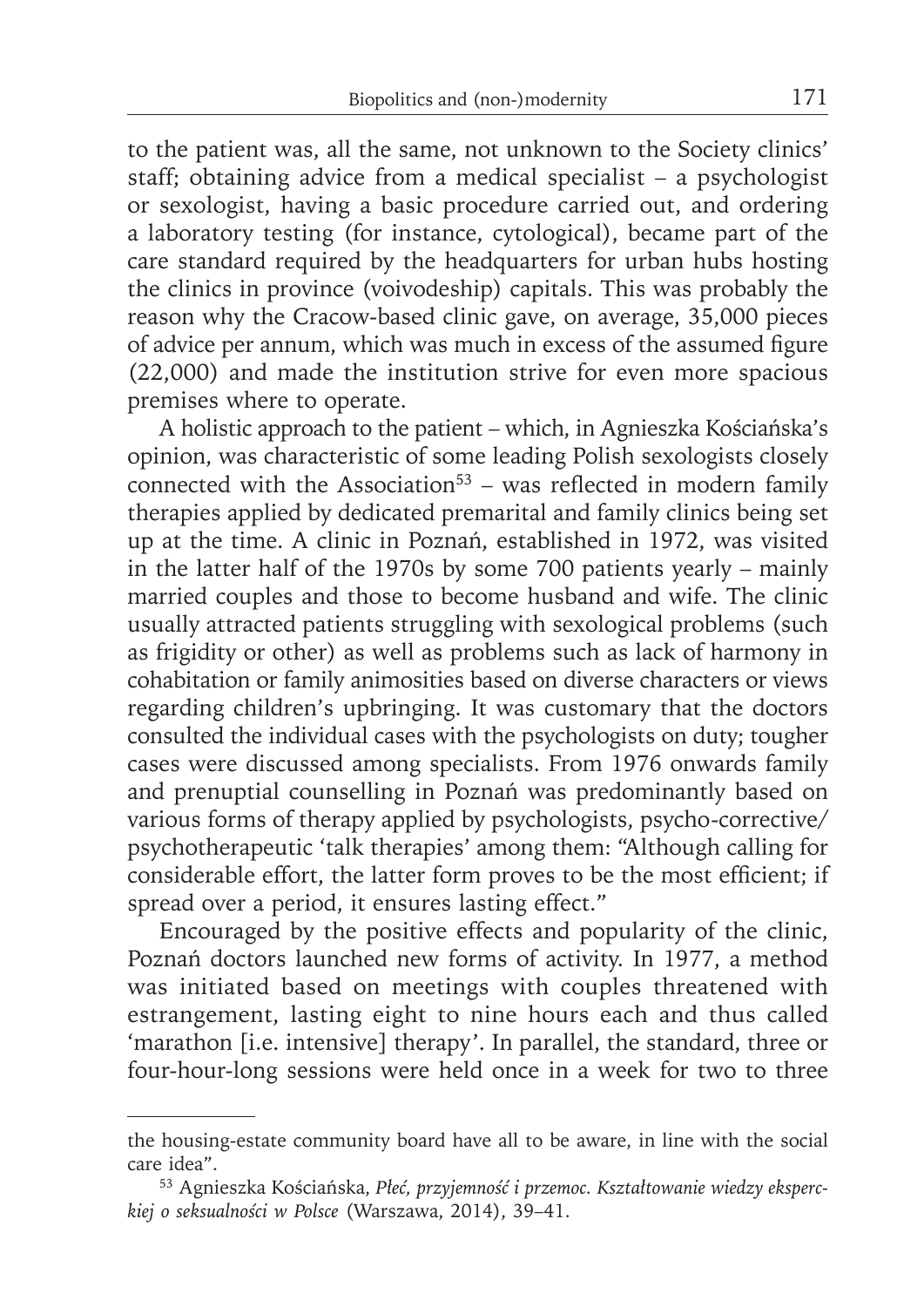months.54 The clinic furthermore employed other typical group techniques such as psychodrama, pantomime, sensitivity training, psychogymnastics, or constructive dispute resolution. The basic goal behind the sessions was "to improve the interpersonal communication between husband and wife, more completely identify one's own and his/her partner's needs or expectations, and bring about a change in the customary way of treating each other".55

Antenatal classes or birthing schools was yet another form, worth mentioning at this point, of direct adaptation of knowledge (aspects of obstetric and paediatric knowledge, in this particular case) to everyday social practice. Although the first such schools appeared with the October 1956 Thaw, on initiative of Dr Jadwiga Beaupré, in the 1970s and 1980s they epitomised modernity and were documented on film reels as an almost utopian illustration of the desired style of family life in communist Poland.<sup>56</sup> Numerous attendance of males at Thursday classes in Cracow, broadly commented by the local press, prophesying the coming of an 'era of fatherhood schools', contributed to the popularity of such facilities in Poland.<sup>57</sup>

#### V

## **CONCLUSION**

All the practices described above focused on married couple – an approach reflected also in the numerous sexual education projects: the Planned Parenthood Association activists had endeavoured to introduce aspects of sexual education as part of school curriculum since the 1960s, and this prevailed in their actions in the People's Republic's last decade. Again, physicians and experts argued that procreation was 'the highest species-related and social good':

<sup>54</sup> APP, TRR 4809/18, Family Planning Clinics 1971–80, Report on the operations of the Premarital and Family Clinic affiliated to the Provincial Branch of TPR [Family Planning Society] in Poznań for the year 1978', c. 29.

<sup>55</sup> APP, TRR 4809/18, Family Planning Clinics, 1971–80, Information re. group psychotherapy of married couples conducted at the Premarital and Family Clinic, TPR in Poznań.

<sup>56</sup>*Dojrzewanie do rodziny* and *W szkole rodzenia*, both directed by Zygmunt Skonieczny, 1982.

<sup>57</sup> ANKr, TRR 1435/18, Report of the Board, Society for Family Planning 1975 (1 Jan. to 31 Dec. 1975).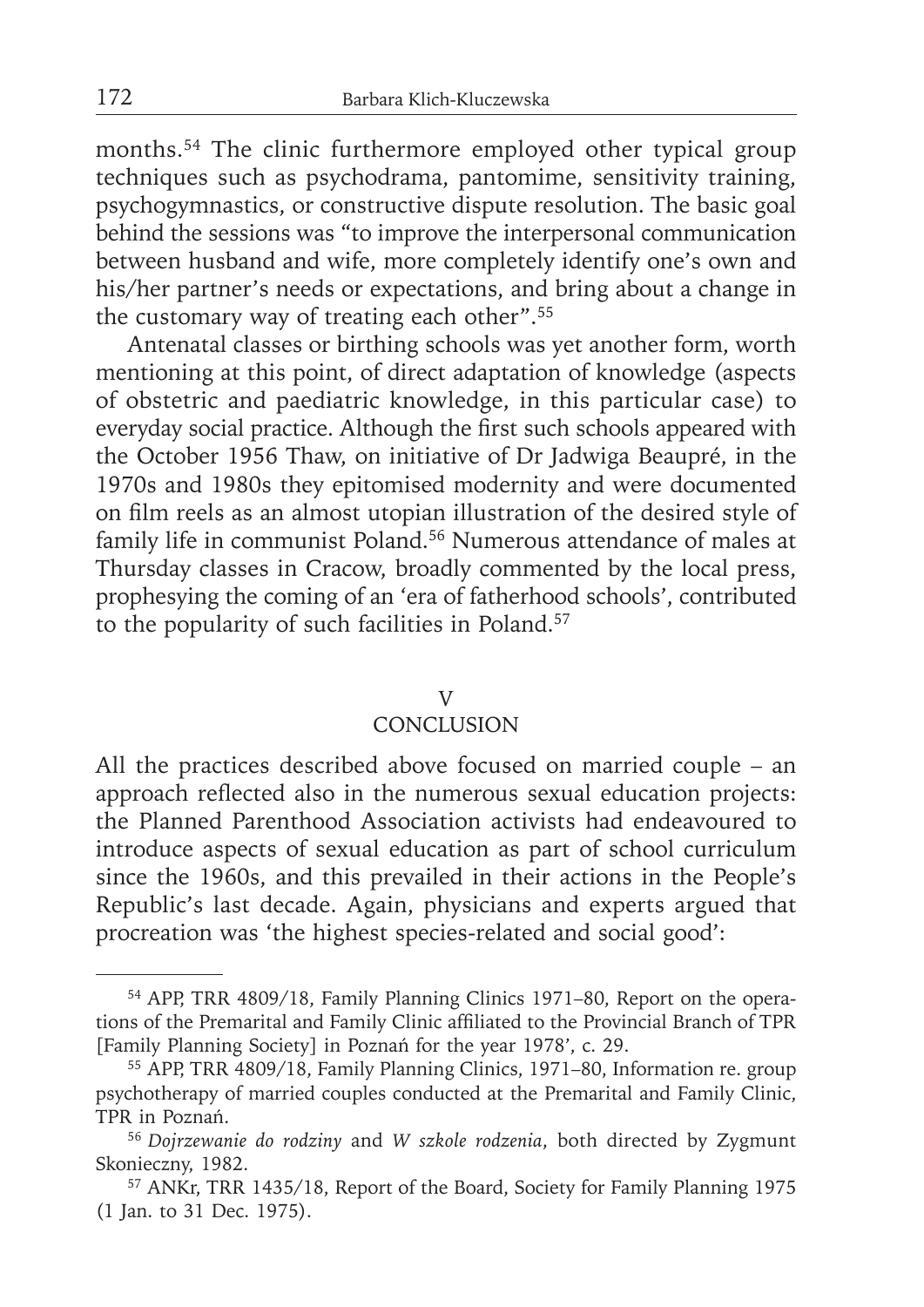Young people have to be made clear, in the first place, about the fact that matrimony cannot possibly be considered as a means of securing for oneself a monopoly for sexual partnership with the beloved person, but the social and species-specific sense of marriage consists in giving birth to one's offspring and bringing them up as valuable people. The number of children ought to be consciously determined; they ought to come along in a time convenient for their parents, at planned moments.<sup>58</sup>

In parallel, the records under analysis testify to a very interesting mental change that stands out not in a general concept of modern family, which (has) remained relatively durable, but in the recommended and applied means of attaining a utopian ideal – thus, in practices regarded as modern or innovative. In the 1960s, these practices remained deeply rooted in authoritarian natalist practices typical of the former half of the century, while the subsequent decade was marked with a resolute openness to soft methods based on negotiation and cooperation. It has to be kept in mind, though, that in either case remodelling of the family as an important link in the soci(et)al chain was the utmost objective. The sources under analysis, let us emphasise, are still not satisfactory enough to give an answer to a series of important questions. The major one concerns the actual sources of the mental turn, the possible options including a generational change among the experts, intensified transfer of knowledge between the West and the East, and the context of a wider political transition.

*trans. Tristan Korecki*

## SELECTED BIBLIOGRAPHY

Arnson Johann P.' 'Communism and Modernity', *Daedalu*s, cxxix, 1 (2000), 61–90. Bińczyk Ewa, 'Nieklasyczna socjologia medycyny Michela Foucault: praktyki

medykalizacji jako praktyki władzy', in Włodzimierz Piątkowski and Anna Titkow (eds.), *W stronę socjologii zdrowia* (Lublin, 2002).

- Bukraba-Rylska Izabella, 'Na styku kultur: kategorie poznawcze i dylematy moralne', *Mazowieckie Studia Humanistyczne*, iii, 1 (1997), 147–62.
- Bukraba-Rylska Izabella, *Służebna i służalcza rola socjologii oraz inne kwestie. Wybór artykułów z lat 2007–2009* (Warszawa, 2009), 7–41.
- Ignaciuk Agata, 'Clueless about contraception. The introduction and circulation of the contraceptive pill in state-socialist Poland (1960s–1970s)', *Medicina nei Secoli. Arte e Scienza / Journal of History of Medicine*, xxvi, 2 (2014), 509–36.

<sup>58</sup> *Ibidem*.